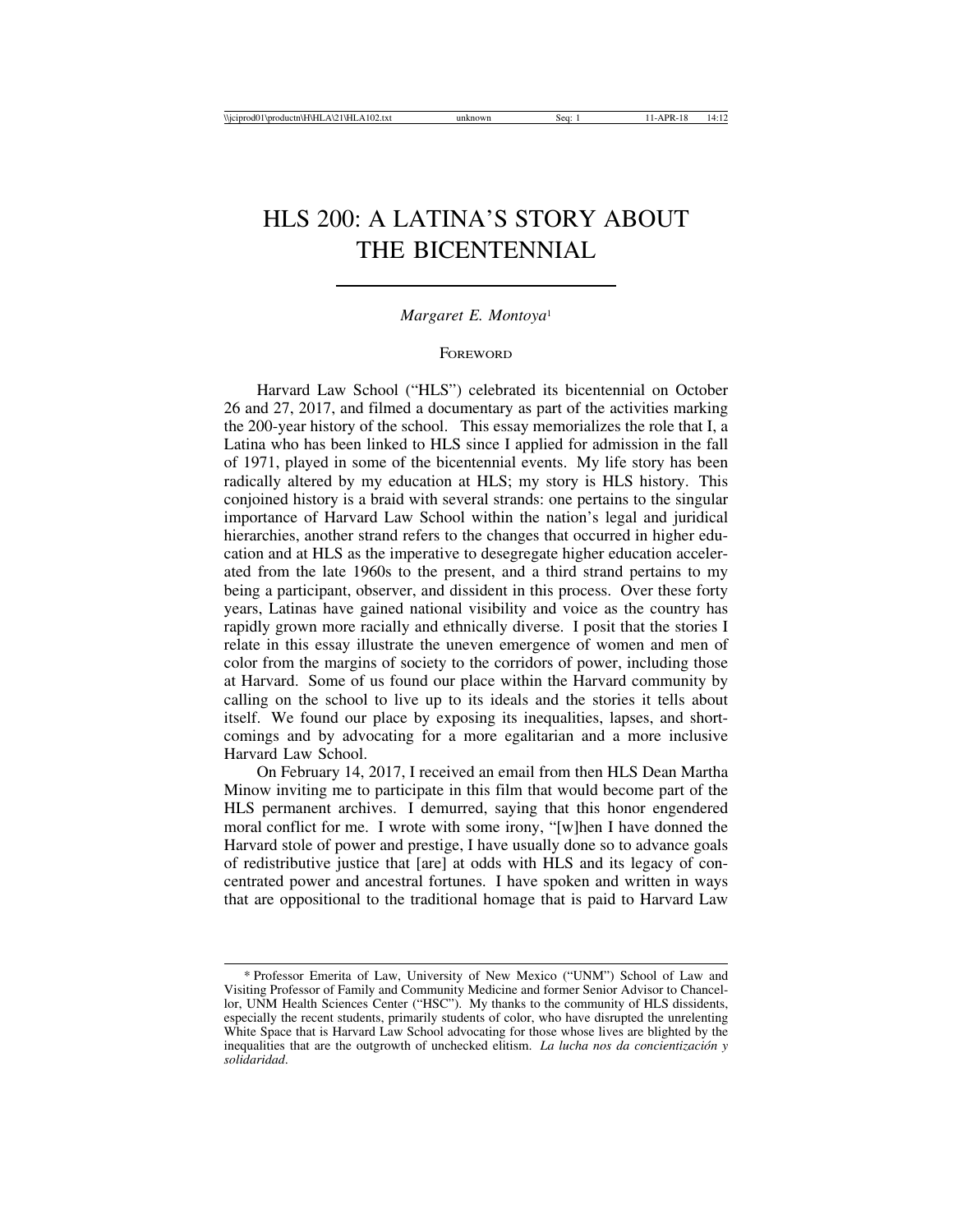School."<sup>2</sup> I tied my own opposition with the large cohort of Harvard people who have exposed the School's participation in the creation of inequality, and I emphasized the collective nature of this activism. The next day Dean Minow responded encouraging me to accept the invitation with these words: "We hope to mark the history of HLS with celebration and also critique."3 With that, I agreed to participate in the documentary.

On April 26, 2017, the HLS film crew taped B-roll (supplemental footage that is intercut with the interview footage) at a Health Science Center ("HSC") talk that I presented that forms the basis for this essay. The interview was filmed in Albuquerque, New Mexico at Casa San Ysidro4 and conducted by Chris Jennings, the Owner and Executive Producer of MINDER Co., the Boston film company that produced the HLS documentary.



Picture of Chris Jennings interviewing me at Casa San Ysidro.

I spent a restless night after the interview realizing that I had failed to express my misgivings about Harvard Law School. Early the next morning I wrote the following to Mr. Jennings and Ms. Julie Vakoc, Director of Online Strategy of the HLS Office of Communications, who had been part of the crew who traveled to Albuquerque:

Almost as soon as I left, I realized that I had not talked about the morally ambiguous place that Harvard occupies for me and which I expressed when first invited to be part of this celebration. I'm disappointed in myself because it should have been prominent in my contribution. It will weigh on my conscience. Harvard is both a force for inequality and equality, a force for justice and injustice.

<sup>2</sup> Email thread between Martha Minow, Dean of HLS and Margaret Montoya, Professor at UNM School of Law (Feb. 14, 2017) (inviting me to be part of the bicentennial documentary film process) (on file with author).<br><sup>3</sup> *Id.* at 3 (clarifying her invitation to me to be part of the bicentennial documentary film

process). <sup>4</sup> Located in Corrales, N.M., this late 19th century house was turned into a plazuela-style

rancho in the 1990s and then donated to the City of Albuquerque. It is now operated by the Albuquerque Museum. *See Casa San Ysidro: The Gutiérrez-Minge House in Corrales*, CITY OF ALBUQUERQUE, https://www.cabq.gov/culturalservices/albuquerque-museum/casa-sanysidro, *archived at* https://perma.cc/RT88-ZYHP.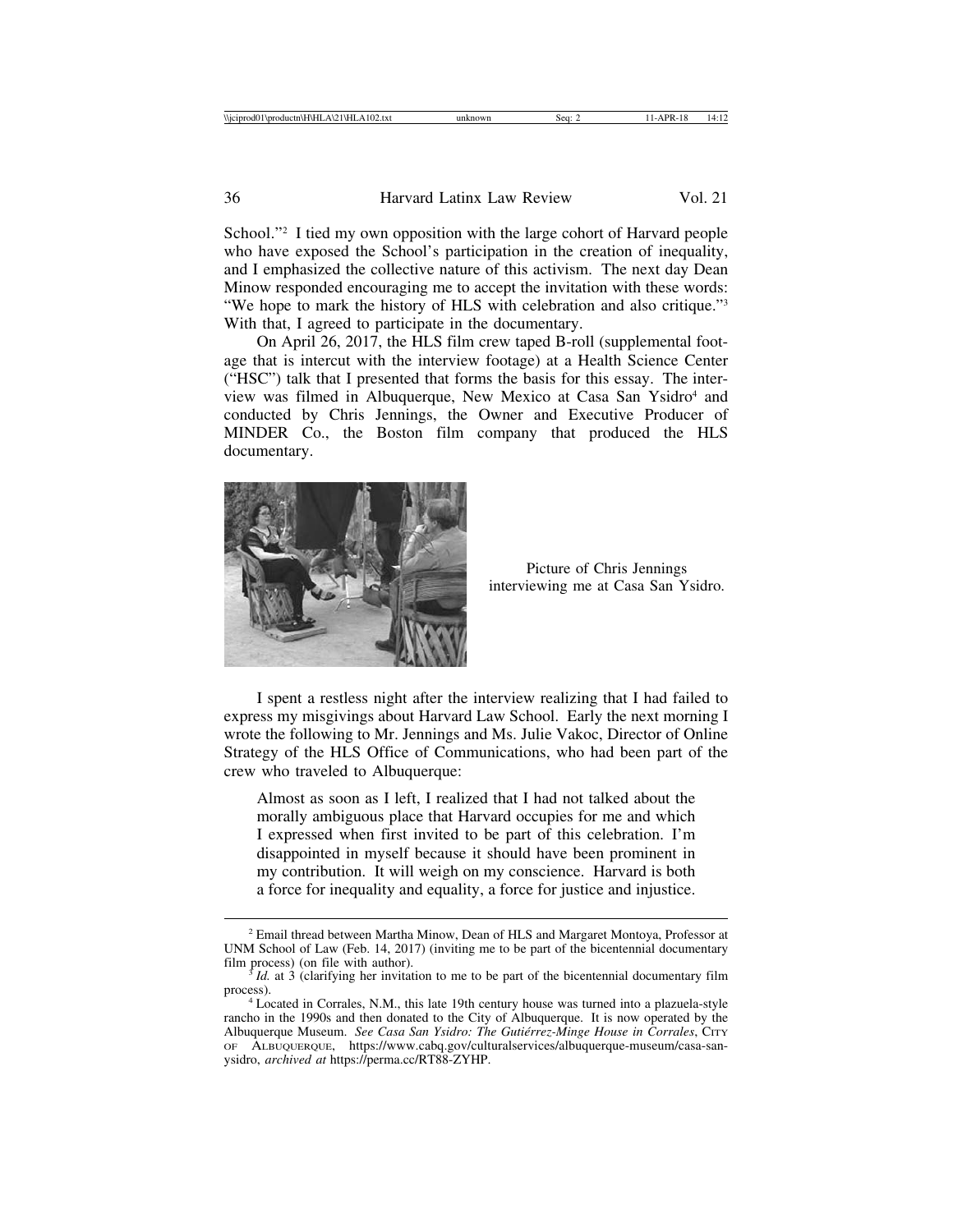I didn't record my misgivings and I'm left wondering why. Perhaps it was the excitement, it was a me moment more than it should have been. But I wanted you to know.<sup>5</sup>

Ms. Vakoc wrote back inviting me to record something to be posted on the HLS200 website. The text of the resulting video is also part of this essay.<sup>6</sup> In the home video that I taped, I explain why I find Harvard to be a morally conflicting space for me and for the many others who oppose Harvard for its elitism and anti-egalitarianism, and why activism within Harvard's walls creates a sense of solidarity for me and Harvard's many dissidents.7 I reminisced that, as part of the first cohort of students of color at HLS, I often felt that I did not belong; that Harvard was not mine. I frequently acknowledged that I was a beneficiary of HLS's affirmative action policies but I emphasized that Harvard was also an institutional beneficiary of such practices which made HLS more morally legitimate, more democratic, more intelligent. Over the years, I have treasured working with student activists, i.e., La Alianza and the Reclaim Harvard movement, and found that speaking up against the inequities that Harvard instantiates engendered feelings of belonging. In short, we make Harvard ours through our dissent and resistance.8

Chris Jennings also replied to my email with his own regret narrative, continuing the intensely emotional colloquy that had resulted from his questions during the taped interview. In the email, he shared a story from his youth involving a racial incident.9 This is the story Chris Jennings shared:

As a boy, he attended private and boarding K-12 schools and then graduated from Emerson College's film program. He landed his first job using his father's contacts. He was a textbook example of white privilege, but growing up in Atlanta, he became responsible about cross-cultural issues—being attentive to language, treading lightly where he was inexperienced, but engaging.

In 1990, he attended a Grateful Dead concert, was arrested for smoking marijuana and placed in the Atlanta City jail. He was the only white person in the holding cell and was scared. A few hours later, the guard came to the cell and called out his name. He followed the guard down a hallway and around a corner where the guard said, "We can't leave you in that cell overnight with all

<sup>&</sup>lt;sup>5</sup> Email thread between Margaret Montoya, Professor of UNM School of Law, Julie Vakoc, HLS Director of Online Strategy in the Office of Communications and Chris Jennings,

<sup>&</sup>lt;sup>6</sup> See Harvard Law School, *Reflections on HLS: Margaret Montoya '78*, YouTube (June 22, 2017), https://www.youtube.com/watch?time\_continue=5&v=bpGw3jGyWn0, *archived at* https://perma.cc/NUZ3-77Y9. <sup>7</sup> *See id.*

<sup>8</sup> *See id.*

<sup>9</sup> *See* email thread between Margaret Montoya, Professor of UNM School of Law, Julie Vakoc, HLS Director of Online Strategy in the Office of Communications and Chris Jennings, Owner of MINDER Co. (Apr. 27, 2017) (on file with author).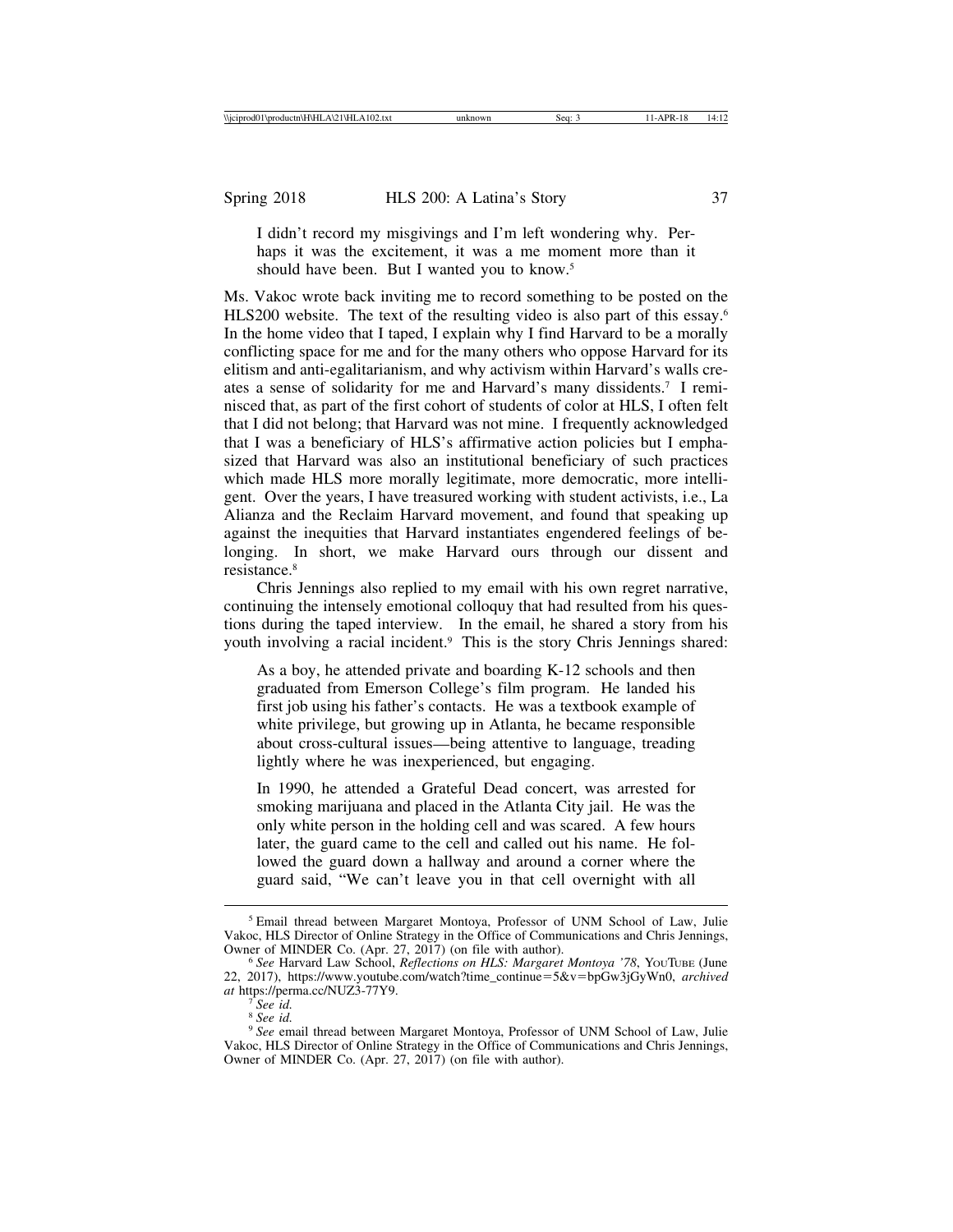those n\*\*\*\*\*\*. [Jennings wrote out the racial epithet; I choose not to.]

Jennings explains that the experience weighed on his conscience for years. He had shared cigarettes with the men in the cell who shared with him that they were charged with battery, shoplifting, possession of controlled substances. Jennings states once more that he was scared but never threatened. He never told his mom or even his attorney that he had been moved to a private cell. Over time, relief turned to shame as he acknowledged that he was white and had benefited from "institutional racism."

Chris Jennings goes on to say that the lessons he takes from this experience are that he can better the cross-cultural dynamic to remove exceptionalism and wipe away stereotypes by expressing disgust with governmental policies that, for example, label an entire ethnicity as "rapists." Also, he can listen to and share stories about racial difference and inequity (like those I told during the filmed interview for the Harvard bicentennial) and do so with respect and humility because such stories are a gift.<sup>10</sup>

I responded to him acknowledging that such an exchange of personal stories involving race between a woman of color and a White man who are relative strangers rarely occurs. I used Critical Race Theory to specify why this exchange is unusual in that we are both telling autobiographical stories and then interrogating them to understand the situational and intersectional particularities of racism, the nuance of response, the wielding of racial power, in this case, by the guard, and Jennings' acceptance of his power move inflected by the racial slur. I opined that while it can be difficult for people of color to talk about racial experiences from a place of disadvantage, it can also be difficult, in this instance for a white person, to narrate racial experiences from a place of advantage. I concluded the email exchange by expressing the pride I felt in having made this intense connection with him, albeit short-lived. I also expressed gratitude to Jennings for the personal comments that several of the crew made to me after the filming, which I concluded were the result of his adept interview and listening style.<sup>11</sup>

This essay sketches an arc from my childhood to being an HLS student to my academic work and professional commitments as a law professor and an alumna of HLS, working to increase access and success in the legal and medical professions for students and faculty of color. I tell the story of my participation in the HLS bicentennial events from the time I was invited to be part of the documentary film through the talk that I gave reflecting on the mentoring work I have been doing in health sciences. For the B-roll footage, my talk reflected on my academic work as both a product of affirmative

<sup>10</sup> *See id.* <sup>11</sup> *See id.*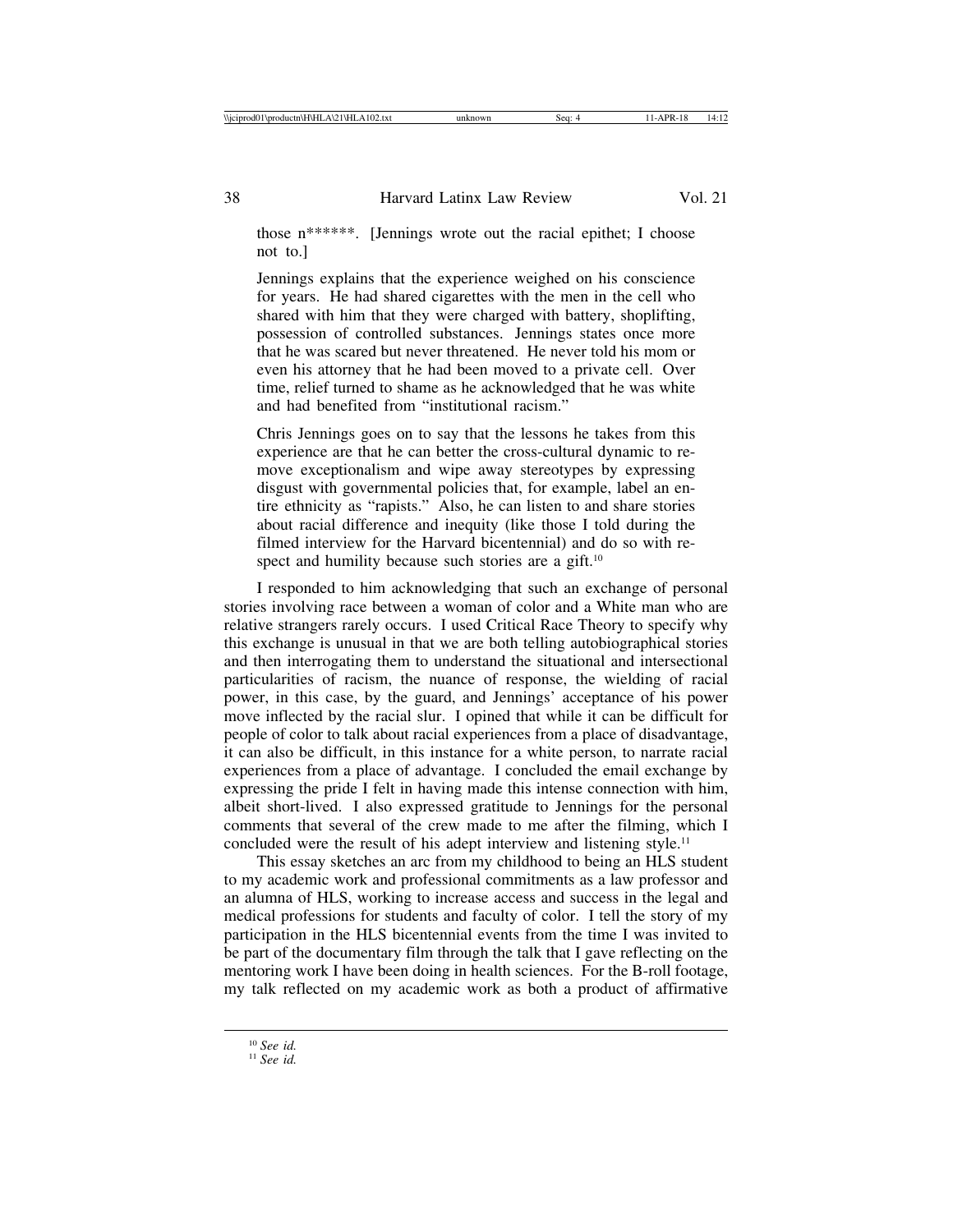action/diversity-linked initiatives at Harvard as a student and then alumna and later as a producer of such initiatives at the University of New Mexico as a law professor/legal scholar and later in the HSC working in the Chancellor's Office. This essay ends with my viewing the HLS documentary at the Bicentennial events on October 26, 2017 accompanied by my husband Charles Boyer and Marco Castanos, a third-year law student and member of *La Alianza*, and then being part of the Disorientation event organized by the HLS student organization known as Students for Inclusion on October 28, 2017.12

In Part I, I begin by describing a project we have developed in the UNM Health Sciences Center on cross-cultural mentoring to improve the communication and interpersonal skills of a diverse set of mentors and mentees.13 This mentoring project was designed to gain the full benefits of the HSC's investments in developing a diverse faculty so I briefly describe the legal context for affirmative action and diversity policies and practices in higher education. In Part II, I use an excerpt from my first published article that tells a story about my childhood to provide an example of differences in family backgrounds and lived experiences as one aspect of what is meant by diversity.14 In Part III, I compare aspects of legal and medical education using demographic data as well as some observations about how diverse faculty have transformed the two professions in their respective approaches to and rationales for diversifying the professions and examine the work being done by diverse faculty in law and health. I use an excerpt from the same article I used earlier to illustrate how Outsider scholarship by legal scholars of color and others from nontraditional White male backgrounds have altered legal analysis, in this case by braiding legal discourse with autobiography expressing different perspectives and different linguistic aptitudes.15 In Part IV, I return to cross-cultural mentoring as one way of weaving together insights from law and health thereby strengthening both. I conclude where I started by reflecting on the HLS Bicentennial.

<sup>&</sup>lt;sup>12</sup> Students for Inclusion was founded in 2014 by students seeking a space for contextualized conversations on race, gender, and class as they relate to law; these events are directed primarily at new law students to reveal the often pernicious sub-textual meanings of legal education. The October 28, 2017 event consisted of a panel discussion including Professor Patricia Williams (Columbia Law School), myself, and Antuan Johnson and Rena Karefa-Johnson, two 2016 HLS graduates who had been active in student activism while at HLS. The Disorientation event was organized by 3Ls Annie Manhardt and Marco Castanos and included

 $13$  The 2009–2018 HSC mentoring project was called the Advancing Institutional Mentoring Excellence ("AIME") Pilot Project and was co-led by Dr. Brian Gibbs (the former Associate Vice-Chancellor for Diversity and Inclusion), Dr. Emily Haozous (Associate Professor, College of Nursing), Dr. Valerie Romero-Leggott (Vice Chancellor for Diversity and Inclusion) and myself (before retiring, I was Senior Advisor to the HSC Chancellor). (The 2016 AIME Status Report, data charts, appendices, and other project documents, including the forthcoming Final Report, are on file with the author). <sup>14</sup> *See infra* Part II. <sup>15</sup> *See infra* Part III.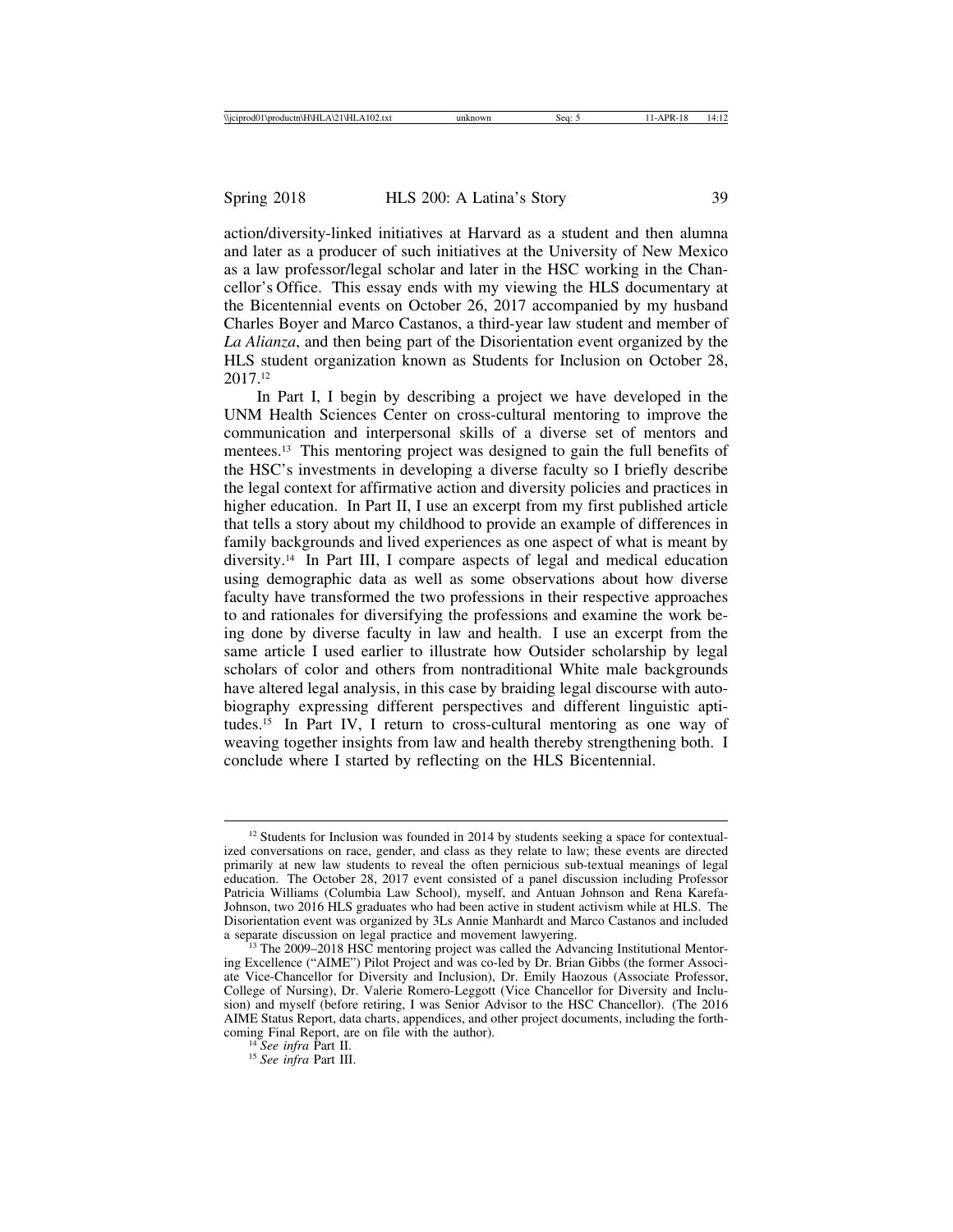## PART I: MENTORING

Mentoring is an elastic concept within academic employment practices that can include collaborating, teaming, championing, sponsoring, coaching, teaching, precepting (the supervision of students or residents involved in providing clinical services), and I am using mentoring with this capacious meaning. In fact, I am using mentoring as a term into which we can pour meaning that is particularly academic when linked with the diversity mission with a more egalitarian and humanitarian rationale as opposed to a business model rationale for diversity initiatives which are more focused on developing employee skills to match market needs. In this context, I am talking about cross-cultural mentoring as a set of KSAs, a set of knowledge, skills and attitudes,16 to cultivate a diverse healthcare workforce. For example, with cross-cultural mentoring we are talking about knowledge about identity formation as linked to health equity, skills including deep listening and an understanding of nonverbal cues, and attitudes of professional humility and intellectual modesty. Using cross-cultural mentoring, we were seeking to cultivate faculty-mentoring teams from diverse backgrounds, life experiences, languages, stories, histories, memories, preferences, using storytelling, autobiography, and other techniques to express these differences. We work to prepare teams composed of faculty who think from different perspectives about their work in health care.17 Based on our experience in the AIME Mentoring Project, I posit that mentoring offers us a space to hone the communication, conflict-reduction, and problem-solving tools to learn to work effectively with people from different backgrounds, transform institutional structures, and improve professional services in health and, by extension, legal services.

The concept of mentoring in this diversity context is doing a lot of work, both in one-on-one relationships, in mentoring programs, and the policies that intersect with mentoring, such as promotion and tenure. What I mean by mentoring requiring a lot of work is that, in the diversity context, the mentoring relationship is an important place where the knowledge, skills and attitudes pertaining to identity issues as connected to the provision of professional services can be explored, experimented, and adjudged to be useful or not.

I further posit that this work happens best after a health sciences center (or law school) has done the preliminary work of creating a diverse workforce—recruiting and hiring a diverse professional workforce. To illus-

<sup>16</sup> *See generally*, *What are KSAs?*, U.S. DEP'T OF VETERAN AFFAIRS, https://www.va.gov/ JOBS/hiring/apply/ksa.asp, *archived at* https://perma.cc/P6PA-WHEJ. KSAs are used in federal employment and this website provides definitions and explanations of their use which are consistent with their use in the health professions including on syllabi and training materials where the KSAs itemize the desired learning outcomes for each course or program.

<sup>&</sup>lt;sup>17</sup> For theory supporting this approach, *see generally* SCOTT E. PAGE, THE DIFFERENCE: HOW THE POWER OF DIVERSITY CREATES BETTER GROUPS, FIRMS, SCHOOLS, AND SOCIETIES (2007); SCOTT E. PAGE, THE DIVERSITY [BONUS]: HOW GREAT TEAMS PAY OFF IN THE KNOWLEDGE ECONOMY (2017).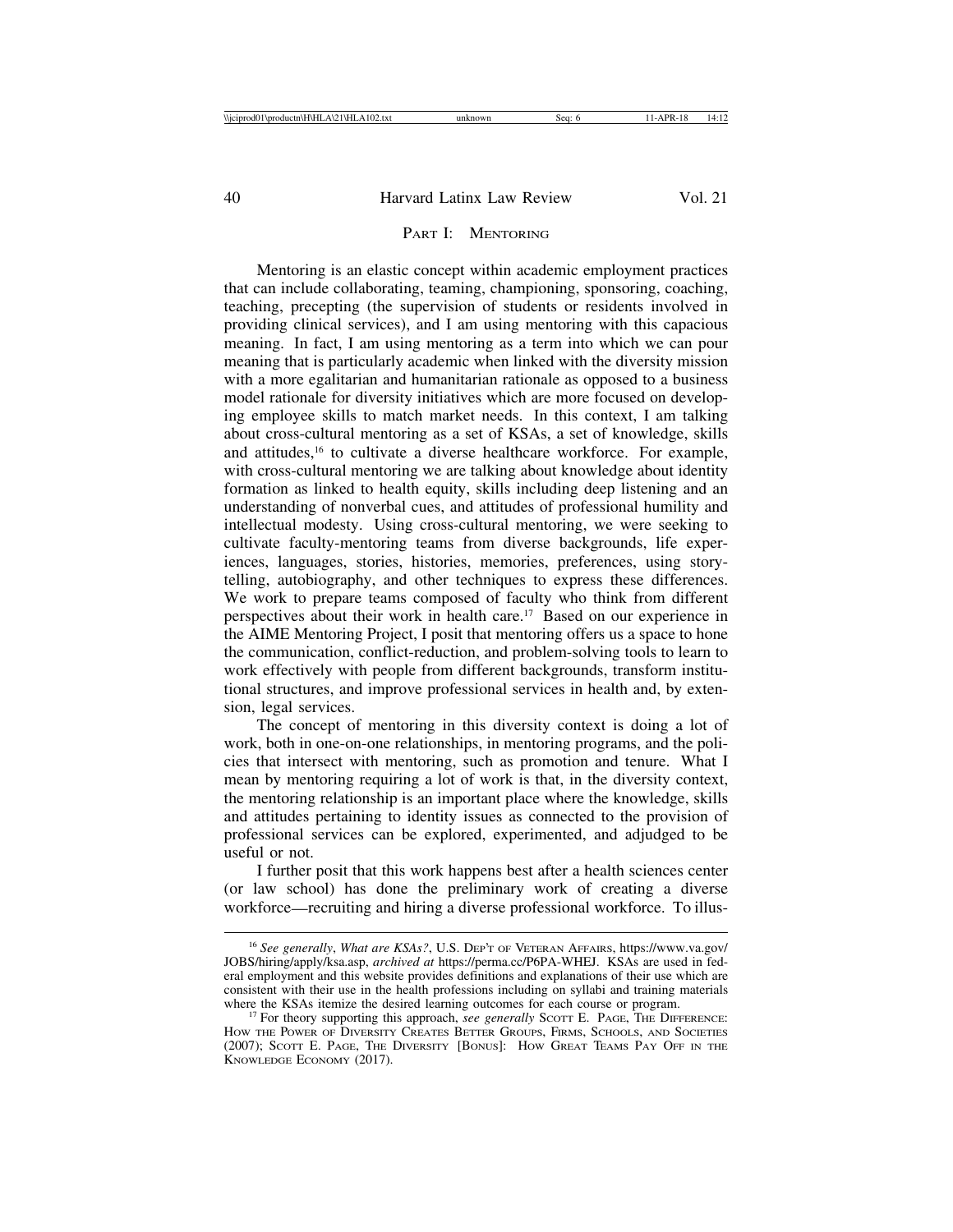trate this point, UNM's School of Medicine ("SOM") has spent time and money over decades to construct an academic workforce that in 2016 had 827 tenure track and clinician educator faculty,<sup>18</sup> of which 48% were female and 20%19 were URMs.20 UNM's diversity data compare very favorably with national numbers; specifically, the Association of American Medical Colleges ("AAMC") reports about 39% female<sup>21</sup> and 7.3% URMs among full time faculty in 2015.<sup>22</sup> Like other public universities, the UNM School of Medicine has constructed this level of diversity by using employment procedures used by most universities informed by constitutional and statutory rules that I will briefly summarize. When we talk about the law and legal rationales pertaining to creating greater diversity among students and faculty, which were earlier referred to as affirmative action, $23$  we are referring to legal rules and standards articulated by the U. S. Supreme Court interpreting the federal constitution, and specifically the 14th Amendment to the Constitution.24

In the 1970s the affirmative action debates focused on higher education more than public employment or public contracting. The most famous Supreme Court case involved the UC-Davis School of Medicine and Alan

FIGURES 2016, *Current Trends in Medical Education* [hereinafter "AAMC Current Trends"] (citing DIANA LAUTENBERGER ET AL., AAMC ANALYSIS IN BRIEF: AN OVERVIEW OF WOMEN FULL-TIME MEDICAL SCHOOL FACULTY OF COLOR (2016)). <sup>22</sup> *Id.* at Figure 20 (showing the percentage of U. S. medical school full-time faculty by

<sup>&</sup>lt;sup>18</sup> Unlike other academic units, academic health centers have two types of faculty appointments, tenure-track for faculty focused on published research and clinician educator for faculty focused on patient care and teaching. *See* UNIVERSITY OF NEW MEXICO, UNM FACULTY HANDBOOK Section B2 (1998), *available at http://handbook.unm.edu/policies/section-b/b2*.html, *archived at https://perma.cc/H7HC-RQAE.* 

<sup>&</sup>lt;sup>19</sup> Data compiled by UNM, HSC, SOM, Academic Affairs database, for fiscal year ending June 30, 2016 (on file with author). <sup>20</sup> *Id.* The acronym URM used in academic health contexts stands for "Under-Represented

Minorities": including persons who identify as Black or African American, Latino or Hispanic, Native American, Native Hawaiian, and excluding Whites and Asian-Americans and a few others.<br><sup>21</sup> Assoc. of Am. Med. Colleges, Diversity in Medical Education: Facts and

race and ethnicity for 2015). <sup>23</sup> *See generally, About Affirmative Action, Diversity, and Inclusion, AM. Ass'N FOR Ac-*

CESS, EQUITY AND DIVERSITY, https://www.aaaed.org/aaaed/About\_Affirmative\_Action\_\_Di versity\_and\_Inclusion.asp, *archived at* https://perma.cc/UG8R-AQSZ (explaining the change in focus from affirmative action meaning the policies and practices addressing racial and gender discrimination to diversity and inclusion meaning the mostly voluntary actions taken to attract people from different backgrounds and perspectives. The webpage quotes Stony Brook University: "Affirmative action is numbers oriented, aimed at changing the demographics within the organization. Managing diversity is behavioral, aimed at changing the organizational culture, and developing skills and policies that get the best from everyone. . .Affirmative

<sup>&</sup>lt;sup>24</sup> See generally Richard Thompson Ford, *Did the Supreme Court Just Admit Affirmative Action is about Racial Justice*, STANFORD LAW SCHOOL BLOGS (July 21, 2016) https:// law.stanford.edu/2016/07/21/did-the-supreme-court-just-admit-affirmative-action-is-about-racial-justice/, *archived at* https://perma.cc/LX9L-AHSF (in this opinion piece Professor Ford briefly and favorably examines *Fisher v. Texas*, 136 S. Ct. 2198 (2016), the most recent U. S. Supreme Court case upholding race-conscious admission policies and the issues that continue to be debated about the legality and scope of diversity programs in legal education and, by extension, other professional and graduate schools).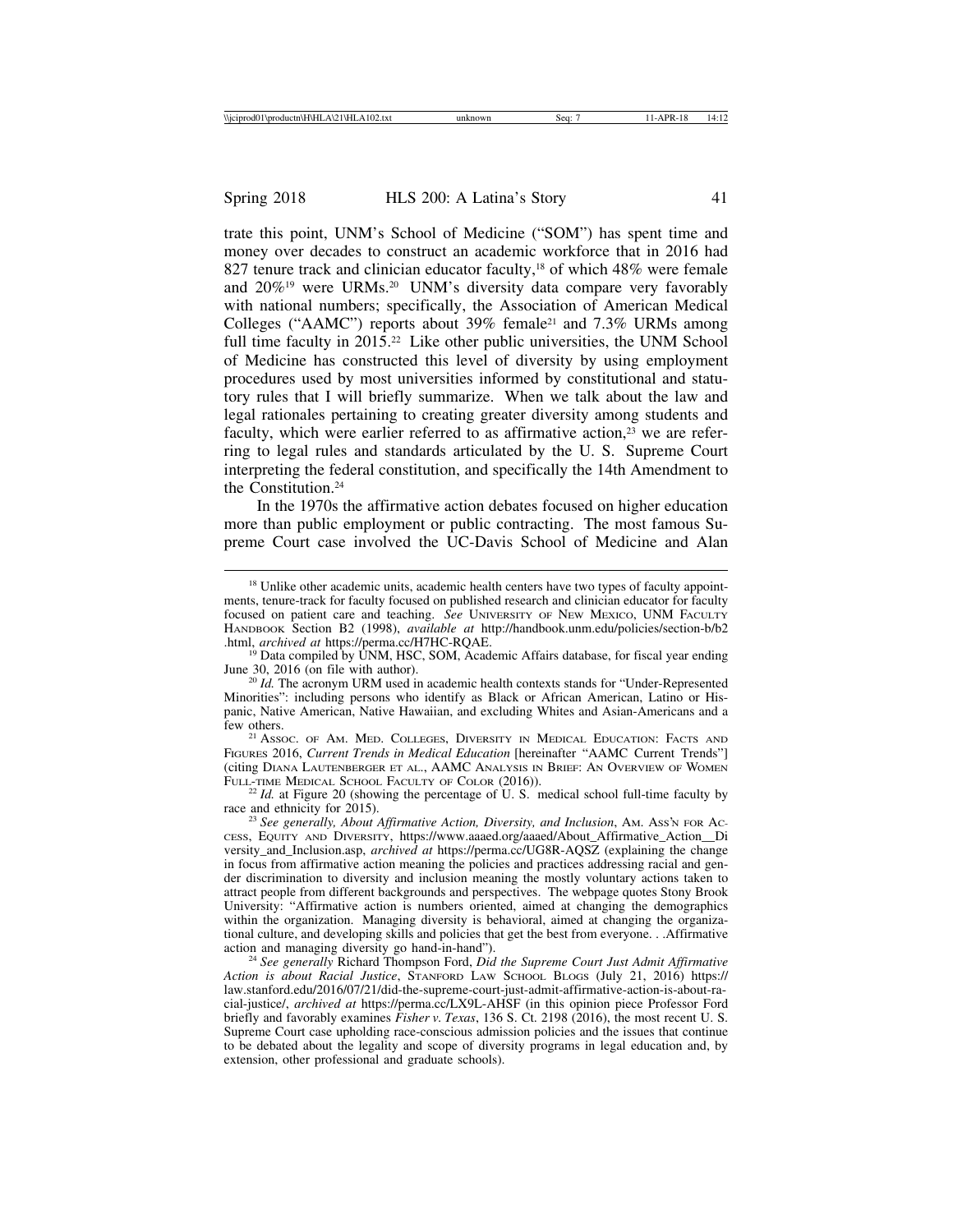Bakke, a white man who claimed that he was denied admission because he was white, i.e., because of his race.<sup>25</sup> In 1978, the Supreme Court issued its decision which has since been upheld in two major cases about admission to law schools, the 2003 *Grutter v. Bollinger*<sup>26</sup> and the 2013 *Fisher v. Univ. of Texas (Fisher I)* case,<sup>27</sup> a decision which was re-heard and reaffirmed in 2016, (*Fisher II*).28

These Supreme Court decisions, and specifically the diversity rationale in *Grutter,* coupled with academic freedom interests grounded in the First Amendment to the U. S. Constitution, $29$  have been extended to apply to faculty employment.<sup>30</sup> Executive Order 11246,<sup>31</sup> as enforced by the Department of Labor's Office of Federal Contract Compliance Programs, required universities to create affirmative action plans (AAPs) analyzing the demographic makeup of employees, including faculty.32 These AAPs led to equal opportunity policies with an emphasis on recruiting and reaching out to underrepresented minorities as well as the removal of barriers, training programs to insure access, and mentoring.<sup>33</sup> When I was hired in 1988 as an attorney in UNM's Office of the General Counsel, I was part of the team that wrote a handbook on faculty hiring to promote more open and fairer treatment of all faculty and applicants for faculty positions.

<sup>25</sup> *See Regents of the Univ. of Cal. v. Bakke*, 438 U.S. 265 (1978) (holding that race was one of several factors that could be used in student admissions and ruled that racial quotas were unconstitutional).<br><sup>26</sup> See Grutter v. Bollinger, 539 U.S. 306 (2003) (upheld that the University of Michigan

had a compelling state interest in promoting diversity in its student body and could use race as one consideration in its admission policy).

<sup>&</sup>lt;sup>27</sup> See Fisher v. University of Texas, 133 S.Ct. 2411 (2013) (voided the lower court ruling in favor of university and remanded the case directing that the standard of strict scrutiny be applied to the student admissions program).

<sup>&</sup>lt;sup>28</sup> See Fisher v. University of Texas, 136 S.Ct. 2198 (2016) (holding that the 5th Circuit Court of Appeals has correctly applied the strict scrutiny standard and concluded that the

<sup>&</sup>lt;sup>29</sup> For a discussion of the constitutional foundations for academic freedom, *see* Rachel Levinson, *Academic Freedom and the First Amendment*, AM. ASS'N OF UNIV. PROFESSORS, https://www.aaup.org/our-work/protecting-academic-freedom/academic-freedom-and-first-amendment-2007, archived at https://perma.cc/GWD7-Y2J7.

<sup>&</sup>lt;sup>30</sup> See generally Handbook on Diversity and the Law: Navigating a Complex Landscape *to Foster Greater Faculty and Student Diversity in Higher Education*, AM. ASS'N FOR THE ADVANCEMENT OF SCI., https://www.aaas.org/sites/default/files/LawDiversityBook.pdf, *archived at* https://perma.cc/RF8Y-S8FP [hereinafter AAAS Handbook] (a comprehensive analysis of the constitutional, statutory, and case law applying to and structuring diversity policies applying to students and faculty in higher education with an overview of governing legal principles).

<sup>&</sup>lt;sup>31</sup> Executive Order 11246 is set out as a note in 42 U. S. C. § 2000e. <sup>32</sup> AAAS Handbook, *supra* note 30, at 96–8. **R** 33 *Id.* at 99.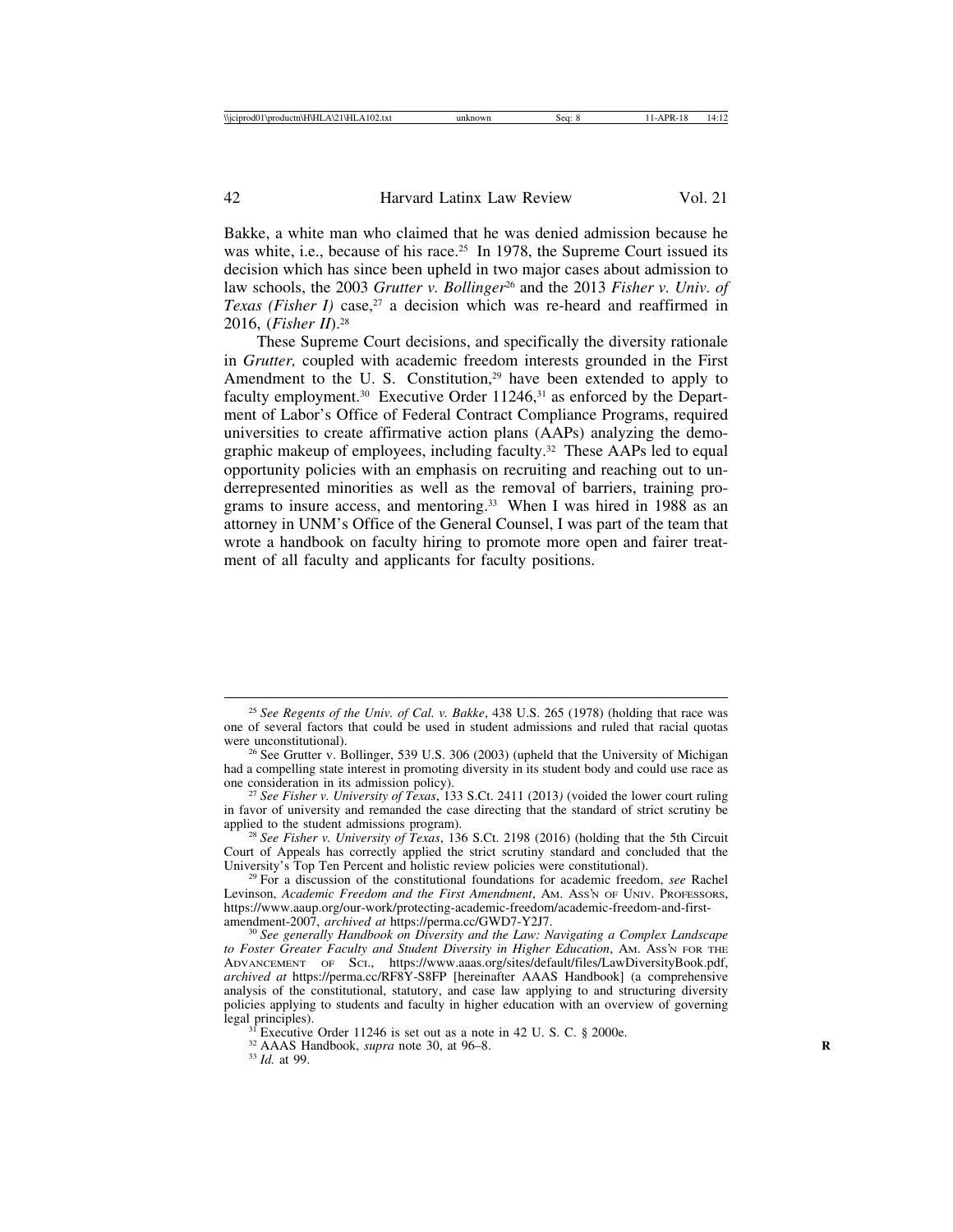### PART II. PERSONAL STORIES AND REFLECTIONS

My admission to Harvard Law School was through its affirmative action policies<sup>34</sup> and these legal concepts became the foundation for my academic career. My first publication as a law professor describes both the young woman who arrived at HLS *y la niña* within her. Here's an excerpt of the story:

*One of the earliest memories from my school years is of my mother braiding my hair, making my trenzas. In 1955, I was seven years old. I was in second grade at the Immaculate Conception School in Las Vegas, New Mexico. Our family home with its outdoor toilet was on an unpaved street, one house from the railroad track. I remember falling asleep to the subterranean rumble of the trains.*

*Nineteen-fifty-five was an extremely important year in my development, in my understanding of myself in relation to Anglo society. I remember 1955 as the year I began to think about myself in relation to classmates and their families. I began to feel different and to adjust my behavior accordingly.*

*. . .I remember my mother braiding my hair and my sister's. I can still feel the part she would draw with the point of the comb. She would begin at the top of my head pressing down as she drew the comb down to the nape of my neck. "Don't move," she'd say as she held the two hanks of hair, checking to make sure that the part was straight. Only then would she begin, braiding as tightly as our squirming would allow, so the braids could withstand our running, jumping, and hanging from the monkey bars at recess. "I don't want you to look greñudas," my mother would say.* ["I don't *want you to look uncombed."]*

*Hearing my mother use both English and Spanish gave emphasis to what she was saying. She used Spanish to talk about what was really important: her feelings, her doubts, her worries. . .Usually, though, Spanish and English were woven together. "Gre˜nuda" was one of many words encoded with familial and cultural meaning. My mother used the word to admonish us, but she wasn't warning us about name-calling: "gre˜nuda" was not an epithet that our schoolmates were likely to use. Instead, I heard my mother saying something that went beyond well-groomed hair and being judged by our appearance*—*she could offer strategies for passing*

<sup>34</sup> *See* Luz Herrera, *Challenging a Tradition of Exclusion: The History of an Unheard Story at Harvard Law School,* 5 HARV. LATINO L. REV. 51 (2002) (In tracing the efforts by law students to convince HLS to hire a Latino/a law professor, Herrera examines the history of Chicano/a, Latino/a students and the growth in their numbers from the late 1960s until the late 1990s, providing personal recollections about how students were recruited, accepted, and advocated to change legal education at HLS).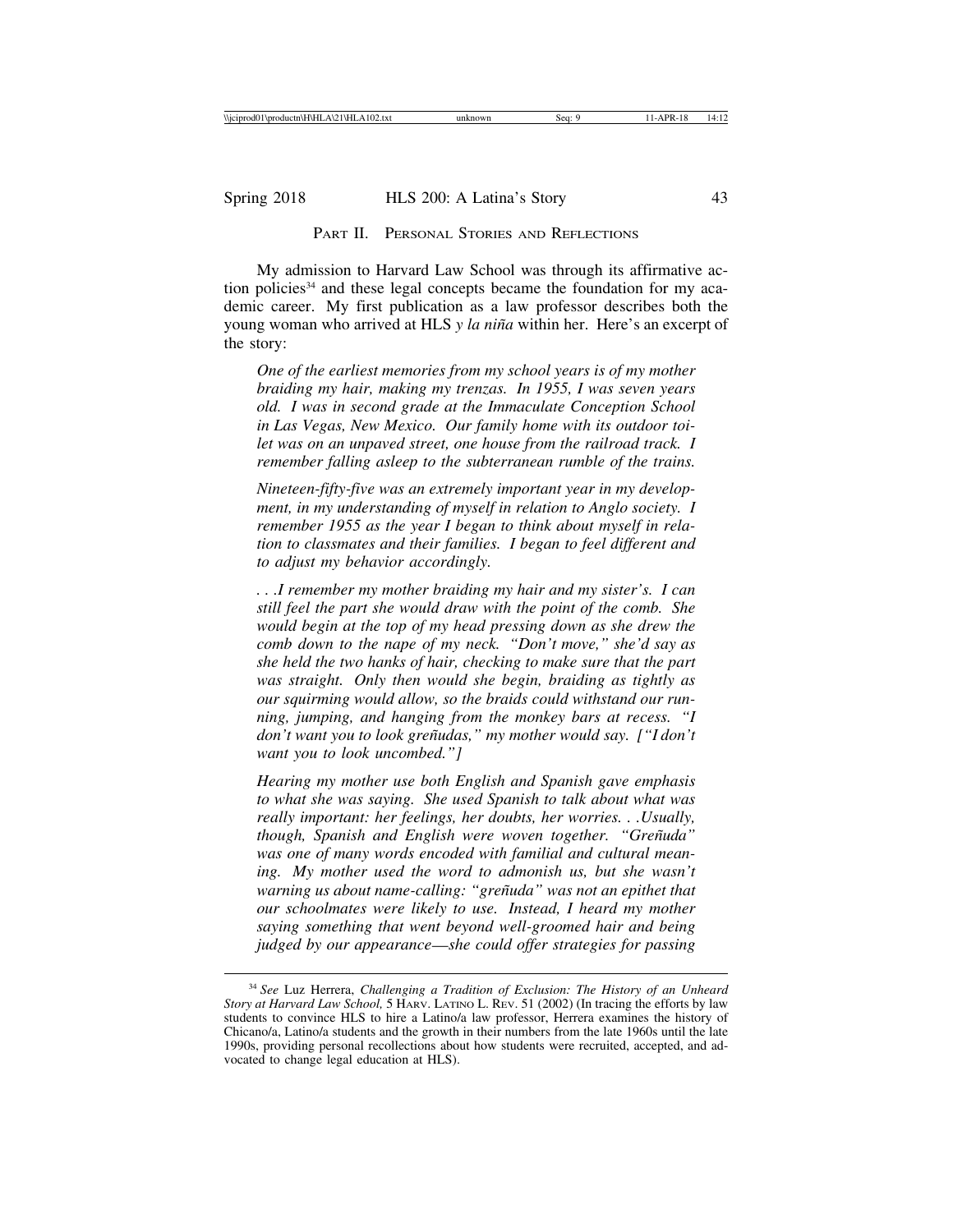*that scrutiny. She used the Spanish word, partly because there is no precise English equivalent, but also because she was interpreting the world for us.*

*The real message of "gre˜nudas" was conveyed through the use of the Spanish word*—*it was unspoken and subtextual. She was teaching us that our world was divided, that They-Who-Don't-Speak-Spanish would see us as different, would judge us, would find us lacking. Her lessons about combing, washing and doing homework frequently relayed a deeper message: be prepared, because you will be judged by your skin color, your names, your accents. They will see you as ugly, lazy, dumb and dirty.*

*As I put on my uniform and as my mother braided my hair, I changed; I became my public self. My trenzas announced that I was clean and well-cared-for at home. My trenzas and school uniform blurred the differences between my family's economic and cultural circumstances and those of the more economically comfortable Anglo students. I welcomed the braids and uniform as a disguise which concealed my minimal wardrobe and the relative poverty in which my family lived. . .*

*Mine is the first generation of Latinas to be represented in colleges and universities in anything approaching significant numbers. We are now represented in virtually every college and university. But, for the most part, we find ourselves isolated. Rarely has another Latina gone before us. Rarely is there another Latina whom we can watch to try and figure out all the little questions about subtextual meaning, about how dress or speech or makeup are interpreted in this particular environment. My participation in the Chicano student movement in college fundamentally changed me. My adoption of the ethnic label as a primary identifier gave me an ideological mask that serves to this day. This transformation of my public persona was psychically liberating. This nascent liberation was, however, reactive and inchoate. Even as I struggled to redefine myself, I was locked in a reluctant embrace with those whose definitions of me I was trying to shrug off.*

*When I arrived as a student at Harvard Law School, I dressed so as to proclaim my politics. During my first day of orientation, I wore a Mexican peasant blouse and cutoff jeans on which I had embroidered the Chicano symbol of the aguila (a stylized eagle) on one seat pocket and the woman symbol on the other. The aguila reminded me of the red and black flags of the United Farm*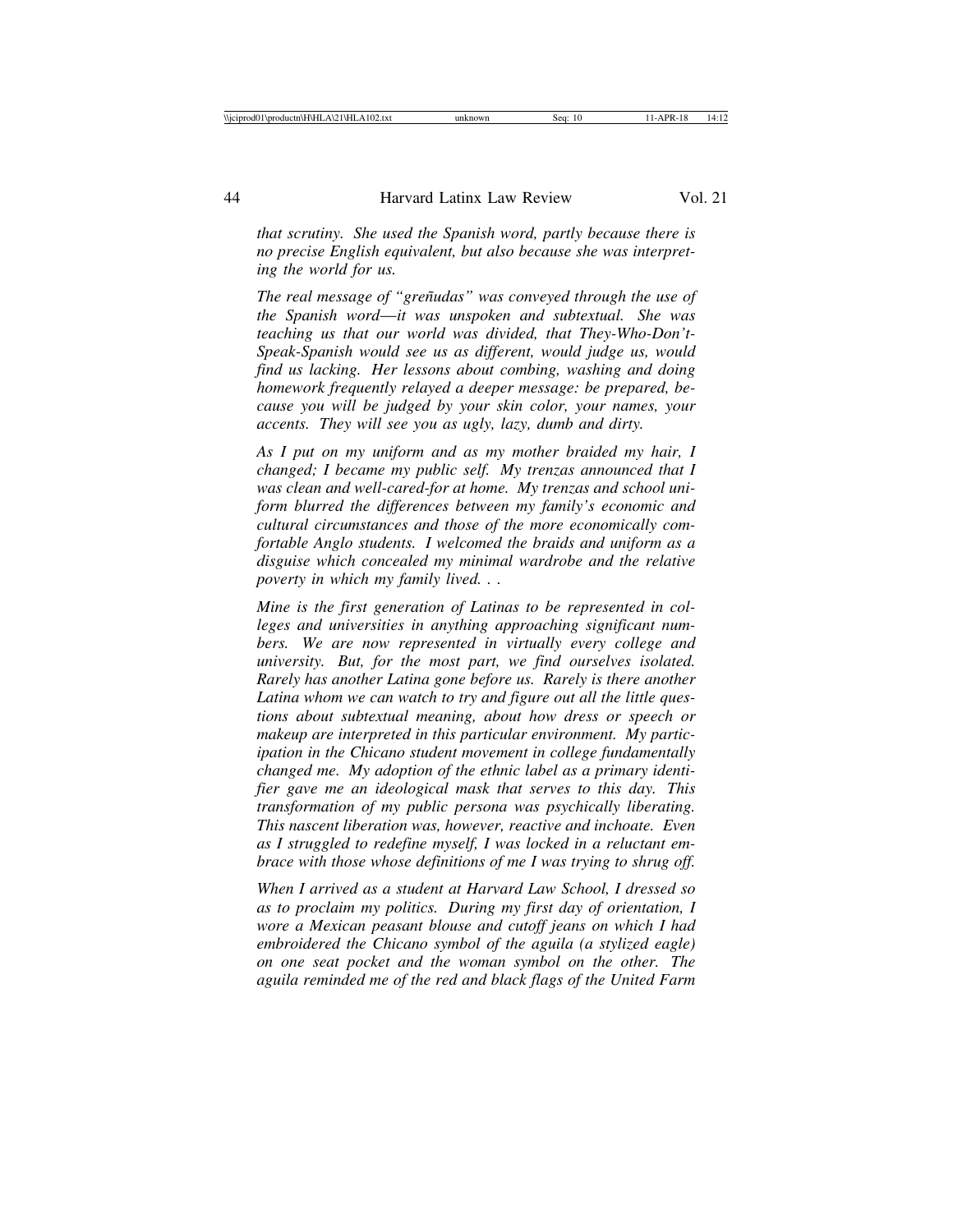*Worker rallies; it reminded me that I had links to a particular community.*<sup>35</sup>

My memories about how I came to apply to Harvard are similar to other stories that I have heard from students of color who became lawyers and physicians. I had never known a lawyer nor knew very much about what lawyers did, except that I was very influenced by the Black civil rights movement and its use of lawyers, judges, and courts which was constantly in the news. One fall day when I was a senior at San Diego State University, I was walking with a friend who mentioned that there was a recruiter from Harvard Law School, a Chicano HLS student from California. He gave us applications and waived the application fee. Based on that short and casual interaction, I applied and was admitted to Harvard Law School. My future and that of my extended family changed.

Many of my student activities at Harvard were connected to the racial politics that were subsumed under the affirmative action rubric. I was admitted to the Board of Student Advisors ("Board" or "BSA"), a prestigious student organization that conducted several co-curricular programs, such as serving as teaching assistants to the writing instructors and organizing the moot court arguments and upper-level competitions.36 What I heard at the time was there was a heated discussion about diversifying the Board and my admission was the result of that debate. While I was at Harvard, affirmative action was a policy issue as well as a moral question that was hotly debated, and I was outspoken in defense of it, both on and off the Board.<sup>37</sup> I also wrote my third-year paper (a graduation requirement) on affirmative action in student admissions and won a Frederick Sheldon Fellowship<sup>38</sup> proposing to visit Malaysia and India to study their affirmative action policies and programs. I have often said that I am a proud beneficiary of affirmative action in the sense that this admission policy opened many doors for me at HLS, but, equally important, the legal dimensions of affirmation action also greatly influenced my scholarly choices, inspired my passion for travel, and provided a direction for my employment and academic agenda. There is a

<sup>&</sup>lt;sup>35</sup> Margaret E. Montoya, *Máscaras, Trenzas y Greñas: Un/Masking the Self While Un/ Braiding Latina Stories and Legal Discourse,* 17 HARV. WOMEN'S L.J. 185 (1994) [hereinafter Montoya, *Máscaras*] (*concurrently published in* 15 CHICANO-LATINO L. REV. 1 (1994) at 186-88, 190-91).

<sup>&</sup>lt;sup>36</sup> For a short history of the Board of Student Advisors, *see History of the BSA*, HARV. L. SCH. BD. OF STUDENT ADVISORS, https://orgs.law.harvard.edu/bsa/history/, archived at https://

<sup>&</sup>lt;sup>37</sup> At the end-of-year banquet with Dean Sacks, BSA members gave the outgoing President and me, as the outgoing Vice-President, each a gift. They gave me a lovely leather passport cover and a miniature high chair for being a "cry baby about affirmative action." I remember being deeply embarrassed as I was meant to be. I still have the high chair and have used it as a prop at talks I have given at HLS. Looking back, it was a prescient gesture since I was to spend much of my academic career boldly advocating (crying) for greater access for students and faculty of color.

<sup>&</sup>lt;sup>38</sup> See Traveling Fellowships, HARV. UNIV. COMM. ON GEN. SCHOLARSHIPS, https://scholarships.harvard.edu/traveling-fellowships, *archived at* https://perma.cc/XQ7H-5DU8. These fellowships support research, study, and/or travel abroad or in the United States.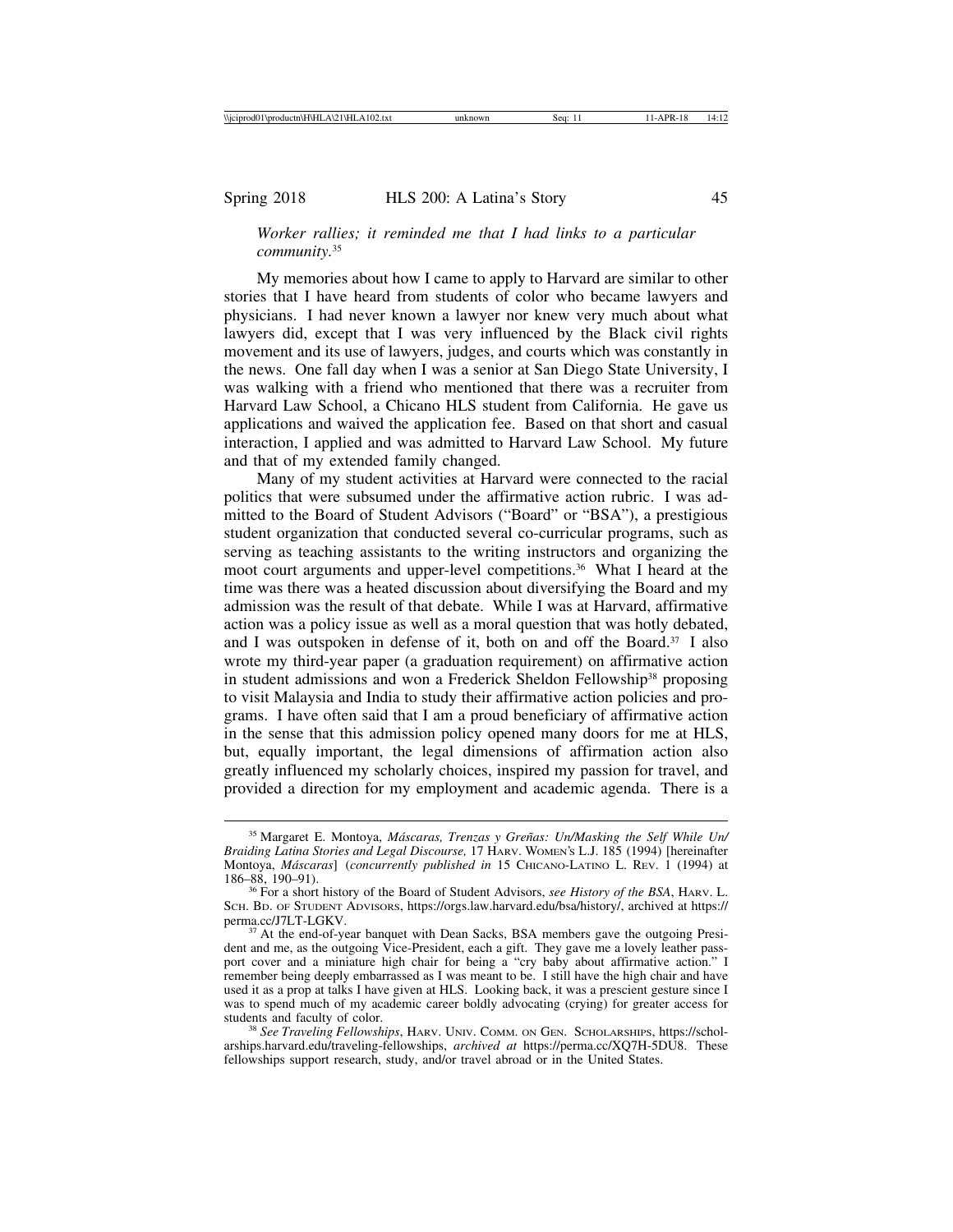straight line from my admission and graduation from Harvard to the work I have done as a professor in law and now in health sciences, working to create greater diversity and inclusion in the legal and health professions.

#### PART III. A COMPARISON OF DIVERSITY DATA AND APPROACHES IN LAW AND MEDICINE

According to U. S. Census Bureau, in 2016, 67.2% of the U. S. population was white or Asian/Pacific Islander ("Pac. Isl.") and 32.4% was Black, Latina/o, and Native American (consistent with the usage in academic medicine as mentioned above,<sup>39</sup> these three categories are considered underrepresented minorities).40 Yet, in 2013, 89.5% of all lawyers are white and Asian/Pac. Isl<sup>41</sup> as are 91.1% of all physicians in 2014.<sup>42</sup>

In 1990, the Institute of Medicine released its report, *Unequal Treatment*, 43 and popularized the concept of racial and ethnic health disparities and the idea that race and ethnicity are reliable predictors for health outcomes.44 This report used over a hundred studies to conclude that minority communities received a lower quality of healthcare that led to poorer health outcomes. For example, African Americans, and sometimes Hispanics, are less likely to receive cardiac medication and peritoneal dialysis and kidney transplantation, and more likely to receive lower quality basic clinical services.45 Diversifying the workforce and increasing cross-cultural education of all health care providers were identified as key elements of creating health equity.46 The AAMC website reports that in 2015 the percentage of M. D. matriculants who plan to work in underserved communities ranges from 50% for African Americans to around 40% for Hispanics and Asian Americans. $47$  It is worth noting that such data is not collected for J.D. matriculants, which indicates to me a lower level of concern in the legal profession and

<sup>43</sup> INSTITUTE OF MEDICINE, UNEQUAL TREATMENT: CONFRONTING RACIAL AND ETHNIC DISPARITIES IN HEALTH CARE (2003) [hereinafter "Unequal Treatment"].<br><sup>45</sup> *Id.* at 2–3.<br><sup>46</sup> *Id.* at 20–21. Recommendation 5-3: Increase the proportion of underrepresented U.S.

<sup>&</sup>lt;sup>39</sup> See AAMC Current Trends, *supra* note 21.<br><sup>40</sup> UNITED STATES CENSUS BUREAU, QUICK FACTS UNITED STATES, https://www.census<br>.gov/quickfacts/fact/table/US/, *archived at* https://perma.cc/89QU-CAEU.

James Lindgren, *Measuring Diversity: Law Faculties in 1997 & 2013*, Nw. L. & Econ. RESEARCH PAPER NO. 15-07 Mar. 2015, at 55, Table 17, https://ssrn.com/abstract=2581675, archived at https://perma.cc/4GK2-BJCY.

<sup>&</sup>lt;sup>42</sup> Assoc. OF AM. MED. COLLEGES, DIVERSITY IN MEDICAL EDUCATION: FACTS AND FIGURES 2014, *Current Status of U. S. Physician Workforce*, http://aamcdiversityfactsandfigures.org/section-ii-current-status-of-us-physician-workforce/, *archived at* https://perma

racial and ethnic minorities among health professionals and Recommendation 6-1: Integrate cross-cultural education into the training of all current and future health professionals.

<sup>&</sup>lt;sup>47</sup> AAMC Current Trends, *supra* note 21, at Figure 28 (showing the percentage of 2015 U.S. medical school matriculants planning to practice in an underserved area by race and ethnicity).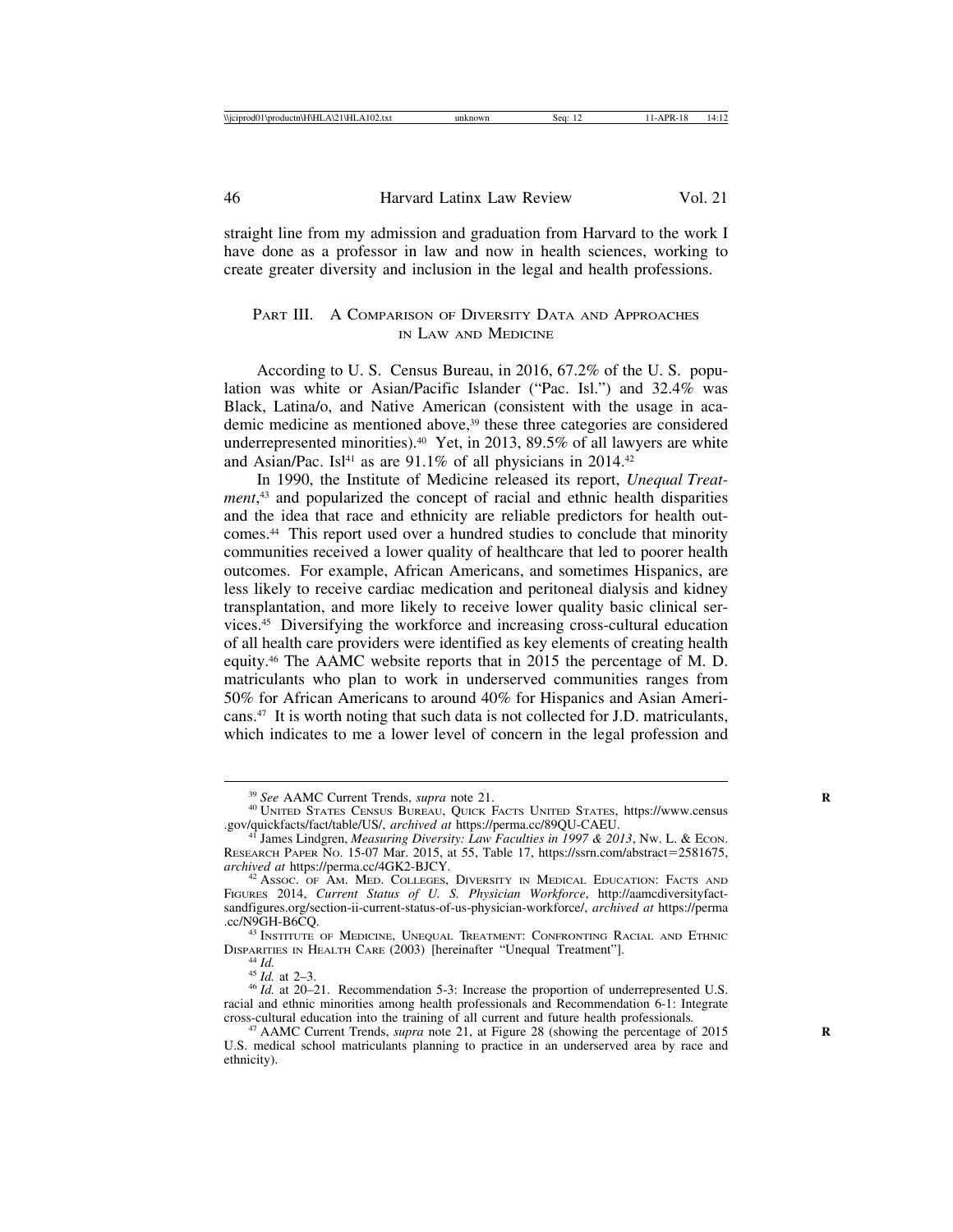among law schools about the career aspirations of law students with respect to those underserved by the legal profession.

No study comparable to *Unequal Treatment*48 has been done in law to comprehensively analyze the extent of legal and justice disparities for minority communities. There have been many reports on diversity and the legal profession, including the ABA Presidential Initiative dated April 2010 called "Diversity in the Legal Profession: The Next Steps."49 I was the lead author, but the report, despite sets of recommendations for law schools, law firms and corporate law departments, the government and judiciary, and bar associations, did not lead to academic studies or metrics assessing services to underserved communities. All lawyers are required to perform a certain number of hours of unpaid service each year but this requirement is largely self-reported and unmeasured (in fact, the comments to the rule specifically state that this responsibility is not to enforced through the disciplinary process).50 There are no metrics and AALS does not ask nor report on the percentages of law school graduates who plan to work in underserved communities. There is no denying that both professions place great emphasis on diversity and the importance of race and ethnicity as categories that are salient to law/justice and health/health equity. However, there are stark differences in the data gathered and reported, the ease of locating such information, the programs to advance diversity, and the implicit messages about the relative importance of diversifying the two professions. I have concluded that the health professions are more diligent about this challenge facing both the legal and medical professions.

Here are some other data points that contrast the two professions: In 2015, 30% of all law school graduates are racial/ethnic minorities; 69.8% are White.<sup>51</sup> In 2015, 38.2% of all medical school graduates are racial/ethnic minorities;  $58.8\%$  are White.<sup>52</sup> Here are data on full-time faculty (take these data with a grain of salt because racial/ethnic categories are fluid and may not align between two professions but they are instructive nonetheless):

<sup>&</sup>lt;sup>48</sup> Unequal Treatment, *supra* note 43.<br><sup>49</sup> AMERICAN BAR ASSOCIATION, DIVERSITY IN THE LEGAL PROFESSION: THE NEXT STEPS. An ABA Presidential Initiative, Commission on Diversity (2009–2010) (on file with author). <sup>50</sup> MoDEL RULES OF PROF'L CONDUCT r. 6.1 (AM. BAR Ass'N 1983) (providing that every

lawyer is required to provide services to those unable to pay and sets an aspirational goal of fifty hours per year). <sup>51</sup> *Statistics*, AMERICAN BAR ASSOCIATION, https://www.americanbar.org/groups/le-

gal\_education/resources/statistics.html, *archived at https://perma.cc/R4L9-255Q (referencing data titled: Degrees Awarded, Totals and Minority Students (2011–2016)).* 

<sup>&</sup>lt;sup>52</sup> AAMC Current Trends, *supra* note 21. At Figure 17 (showing the percentage of U.S. medical school graduates by race and ethnicity in 2015).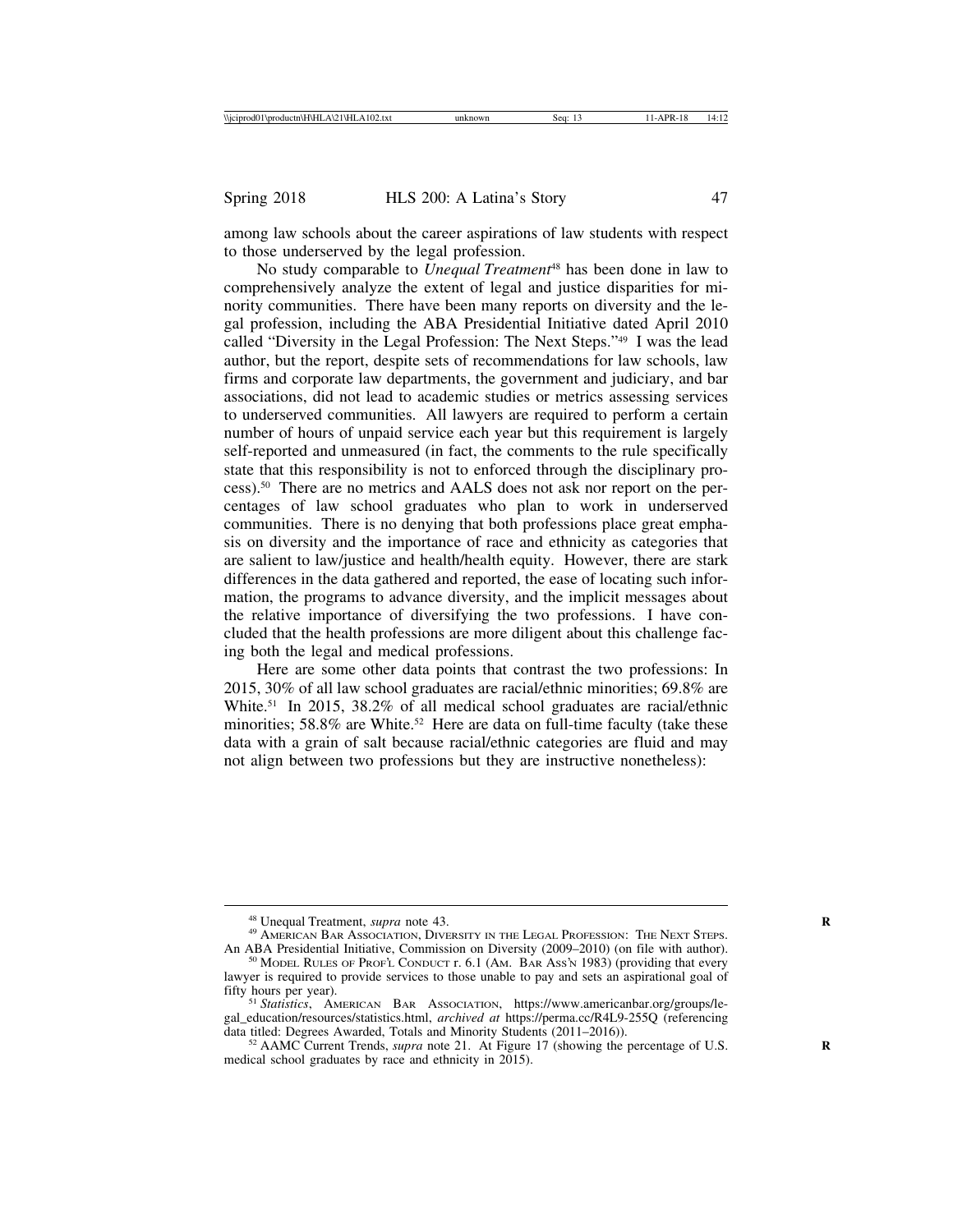| Data on Full-time Faculty        |                         |                              |
|----------------------------------|-------------------------|------------------------------|
| <b>Race/Ethnicity</b>            | Law, 2013 <sup>53</sup> | Medicine, 2015 <sup>54</sup> |
| Hispanic, multiple race Hispanic | 4.7%                    | $4.4\%$                      |
| American Indian                  | $0.6\%$                 | $0.1\%$                      |
| Asian-American/Pacific Islander  | $4.4\%$                 | 15.0%                        |
| African-American                 | $9.7\%$                 | $3.0\%$                      |
| Two or More                      | $0.4\%$                 | 5.3%                         |
| White, Other                     | 79.3%                   | 63.5%                        |
| Unknown                          | $0.2\%$                 | 11%                          |

Let me draw another contrast between law and medicine that has to do with the role that law faculty of color played in changing classroom dynamics, legal discourse, and legal analysis. Through continuous activism, law students and faculty of color created a new area of scholarship and jurisprudence and an academic community called Critical Race Theory (CRT), dedicated to examining the connections between race and law, including issues pertaining to student and faculty diversity.55 CRT eventually engendered other groups—LatCrit—Latina/o critical legal theory,56 Asian/Pacific American Critical Legal Scholarship or APA Crit,<sup>57</sup> and Tribal/Law of Indigenous Peoples and Nations.<sup>58</sup> Besides a rich and voluminous body of race and

*archived at* https://perma.cc/XE69-N5SU [hereinafter "LatCrit"] (LatCrit convened its twenty-first annual event on September 29–30, 2017; LatCrit has created and maintained a set of inter/national projects over a period of 21 years and has recently opened its Living Justice Institute campus near Orlando, Florida). The Crossroads, *supra* note 55, book is an example of the crossover from CRT to LatCrit scholarship.

<sup>57</sup> For an early example of APA Crit, *see Elizabeth M. Iglesias, Comment: Out of the Shadow: Marking Intersections in and Between Asian Pacific American Critical Legal Scholarship and Latina/o Critical Legal Theory*, 19 B. C. THIRD WORLD L. J. 349 (1998). <sup>58</sup> For an example of Tribal Crit, *see* Jones Brayboy and Bryan McKinley, *Toward a Tribal*

*Critical Race Theory in Education*, 37 URBAN REV.: ISSUES IN PUBLIC EDUCATION 425 (2005) (outlining the central tenets of a Tribal Crit addressing issues of Indigenous Peoples in the U. S. ). Some law schools have developed programs addressing the issues of Native peoples and Native legal scholars have created an area of law called the Law of Indigenous Peoples and Nations. *See* Christine Zuni Cruz, *Strengthening What Remains*, 7 KAN. J. OF LAW AND PUB. Pol.'y 18 (1997) (addressing the challenge facing Indian Tribes to identify and preserve Indian legal concepts to develop an Indigenous system of justice).

<sup>&</sup>lt;sup>53</sup> Lindgren, *supra* note 41.<br><sup>54</sup> AAMC Current Trends, *supra* note 21, at Figure 20 (showing the percentage of U.S. medical school full-time faculty by race and ethnicity in 2015).

<sup>&</sup>lt;sup>55</sup> Two origin stories relating to Critical Race Theory are the following: Kimberlé Williams Crenshaw, *Twenty Years of Critical Race Theory: Looking Back to Move Forward*, 43 CONN. L. REV. 1253 (2011) (describing the emergence of CRT from the struggles of students at HLS and the exposure of the limitations of liberal racial discourse) and Sumi Cho and Robert Westley, *Historicizing Critical Race Theory's Cutting Edge: Key Movements That Performed the Theory* in CROSSROADS, DIRECTIONS, AND A NEW CRITICAL LEGAL THEORY, [hereinafter "Crossroads"] (Valdes, J. M. Culp and A. Harris, Eds., 2002) (connecting the studentof-color-led coalitional movement at the University of California, Berkeley School of Law to diversify the faculty with racial theorizing). <sup>56</sup> *See generally,* LATINA/O CRITICAL LEGAL THEORY, INC., http://latcrit.org/index/,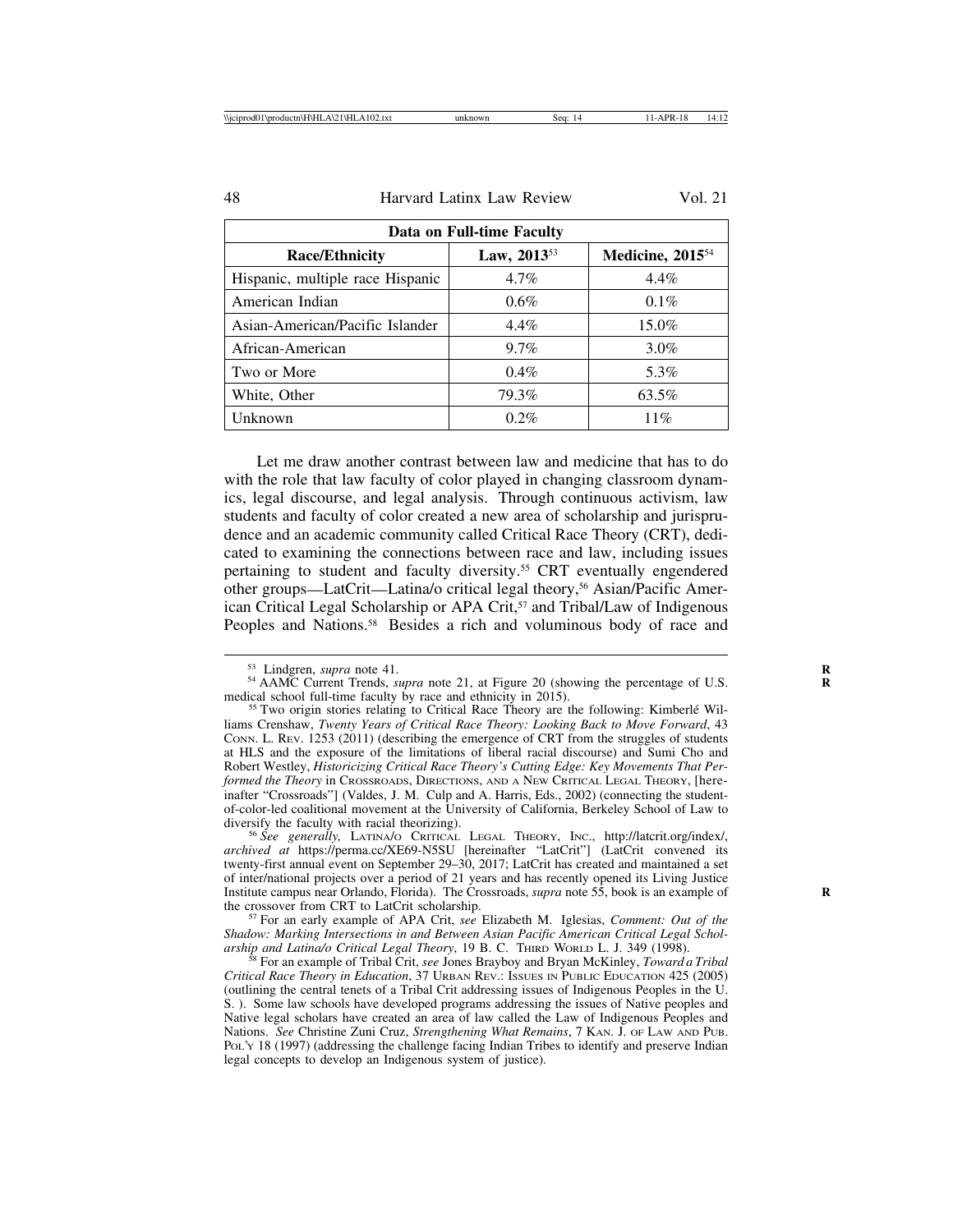identity-conscious scholarship, one of the most important contributions of CRT and LatCrit was that, over some thirty years, we changed the face of the legal profession and professoriate by creating a diversity architecture to recruit, prepare, mentor, hire, tenure, and promote many faculty of color in law schools today, myself included.<sup>59</sup>

The next excerpt from my Máscaras article $60$  is an example of using CRT to analyze how law is discussed in the law school classroom.

*My memories from law school begin with the first case I ever read in Criminal Law. I was assigned to seat number one in a room that held some 175 students.*

*The case was entitled The People of the State of California v. Josefina Chavez. It was the only case in which I remember encountering a Latina, and she was the defendant in a manslaughter prosecution. The facts, as I think back and before I have searched out the casebook, involved a young woman giving birth one night over the toilet in her mother's home without waking her child, brothers, sisters, or mother. The baby dropped into the toilet. Josefina cut the umbilical cord with a razor blade. She recovered the body of the baby, wrapped it in newspaper and hid it under the bathtub. She ran away, but later she turned herself in to her probation officer.*

*The legal issue was whether the baby had been born alive for purposes of the California manslaughter statute: whether the baby had been born alive and was therefore subject to being killed. The class wrestled with what it meant to be alive in legal terms. Had the lungs filled with air? Had the heart pumped blood? For two days I sat mute, transfixed while the professor and the students debated the issue. Finally, on the third day, I timidly raised my hand. I heard myself blurt out: What about the other facts? What about her youth, her poverty, her fear over the pregnancy, her delivery in silence? I spoke for perhaps two minutes, and when I finished, my voice was high-pitched and anxious. . .*

*To this day, I have dozens of questions about this episode in Josephine Chavez's life. I yearn to read an appellate opinion which reflects a sensitivity to her story, told in her own words. What did it take to conceal her pregnancy from her familia? With whom did she share her secret? How could she have given birth with "the doors open and no lights. . . turned on?" How did she*

<sup>&</sup>lt;sup>59</sup> LatCrit has sponsored a Student Scholar Program (since 2003, mentoring 29 students, 7 of whom have attained tenure-track positions in  $\overline{U}$ . S. law schools) and in 2003 began its Junior Faculty Development Workshop (now being hosted annually with the Society of American Law Teachers) *see LatCrit Portfolio of Projects*, LATCRIT, http://latcrit.org/content/about/ portfolio-projects/, *archived at https://perma.cc/PE3M-4MS9.* 60 Montoya, Máscaras, *supra* note 34.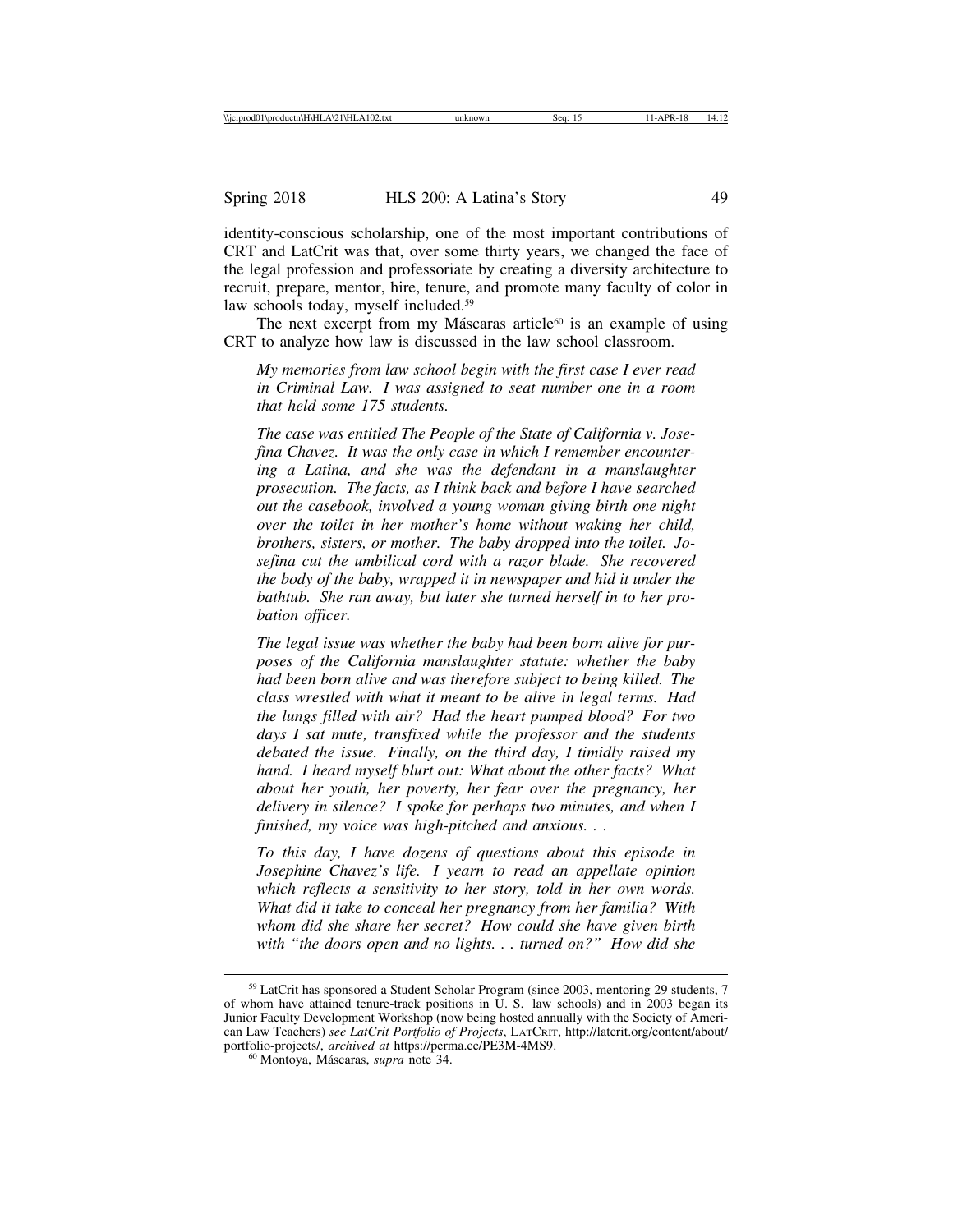*do so without waking the others who were asleep? How did she brace herself as she delivered the baby into the toilet? Did she shake as she cut the umbilical cord?*

*I long to hear Josephine Chavez's story told in what I will call Mothertalk and Latina-Daughtertalk. Mothertalk is about the blood and mess of menstruation, about the every month-ness of periods or about the fear in the pit of the stomach and the ache in the heart when there is no period. Mothertalk is about the blood and mess of pregnancy, about placentas, umbilical cords and stitches. Mothertalk is about sex and its effects. Mothertalk helps make sense of our questions: How does one give birth in darkness and in silence? How does one clean oneself after giving birth? How does one heal oneself? Where does one hide from oneself after seeing one's dead baby in a toilet?*

*Latina-Daughtertalk is about feelings reflecting the deeply ingrained cultural values of Latino families: in this context, feelings of verg¨uenza de sexualidad ("sexual shame"). Sexual experience comes enshrouded in sexual shame; have sex and you risk being known as sinverguenza, shameless. Another Latina-Daughtertalk value is respeto a la mama y respeto a la familia. Familias are not nuclear nor limited by blood ties; they are extended, often including foster siblings and comadres y compadres, madrinas y padrinos (godmothers, godfathers and other religion linked relatives) . . .*

*I sense that students still feel vulnerable when they reveal explicitly gendered or class-based knowledge, such as information about illicit sexuality and its effects, or personal knowledge about the lives of the poor and the subordinated. Even today there is little opportunity to use Spanish words or concepts within the legal academy. Students respond to their feelings of vulnerability by remaining silent about these taboo areas of knowledge.*<sup>61</sup>

By the mid 1990s I was a new faculty member and I wrote the *M´ascaras* article from which the two excerpts are taken; it was to become one of the first CRT/Latinx articles. It was specifically a bilingual, autobiographical article by a Latina analyzing why my intersectional identity was a professional asset by using and analyzing voice and silence and juxtaposing personal stories with legal analysis. The article was one of the first to be published concurrently in two law journals, appearing in the Harvard Women's Law Journal and the UCLA Chicano-Latino Law Review in 1994. In

<sup>61</sup> Montoya, M´ascaras, *supra* note 34, at 201–201, 204–205.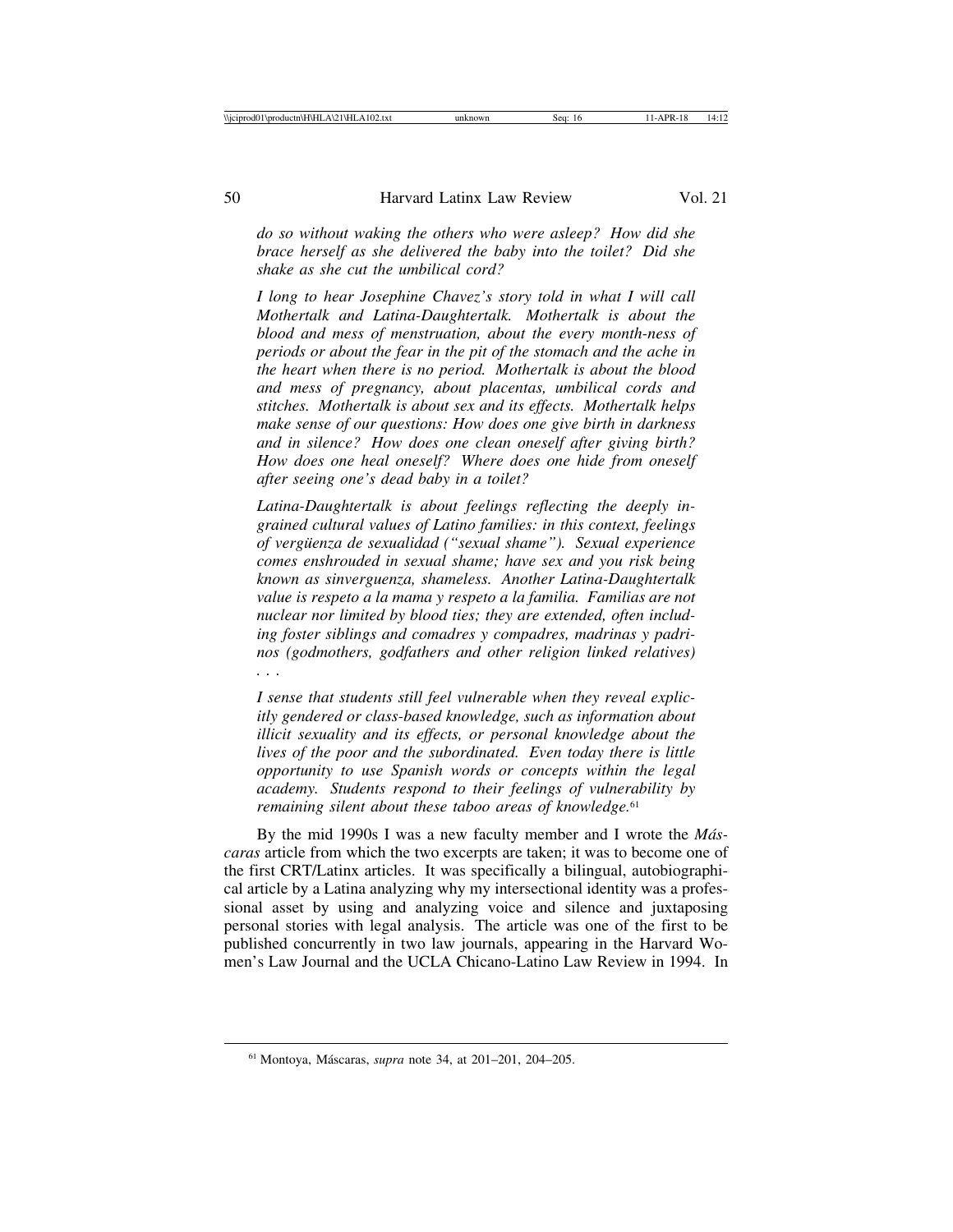2014, the two journals organized 20-year retrospective symposia on the article.62

My work on mentoring uses CRT in telling and listening to stories, confronting unconscious bias, cross-cultural communication, and moving away from colorblind or identity-neutral employment practices. These topics are emblematic of the theories and pedagogical innovations that have been advanced and deepened by scholars working within CRT. In multiple ways, I see myself as both a product and a producer of policies and scholarship relating to affirmative action and diversity and inclusion. Let me conclude by saying a little more about mentoring.

#### PART IV. MORE ON CROSS-CULTURAL MENTORING

I have developed a generational model to describe the process that institutions and underrepresented minorities go through under diversity employment programs. What I call First Generation universities (1970s and 80s) often used word-of-mouth faculty recruiting which reached only those known to the White-male faculty who were likely to "fit" well in departments.63 The result was that only a few women and fewer URMs were recruited and hired; it was mostly those with stellar credentials who overcame the barriers (because there was one or two from each racial group, I have called this early model a "Noah's Arc"). Non-White male faculty hired in these early days have described experiencing isolation and overt expressions of bias.64 At the time I was a student, Harvard, like other universities at the time, was in its earliest stages in adopting diversity as a value and mission, a reality that extended into the classrooms and the lack of faculty of color.<sup>65</sup>

Second Generation universities (1990s through present) have formal diversity missions, equal employment policies, and budgets and organizational charts that reflect the resources and personnel necessary for a broad and dispersed range of diversity policies and programs. The result is that the faculty workforces in most universities and HSCs include cohorts of women and URMs throughout the faculty ranks, although the senior ranks are still likely to be less diverse. Many women and some URMs in second genera-

 $62$  The HLS symposium produced seventeen articles responding to or commenting on my *M´ascaras* article and were published on the website of the Harvard Journal of Law & Gender at this website: http://harvardjlg.com/print-journal/print-edition/, *archived at* https://perma.cc/ C9B9-CPGF*.* The UCLA symposium produced ten articles which can be accessed at this link: UCLA CHICANA/O LATINA/O LAW REVIEW, http://escholarship.org/uc/search?entity=uclalaw\_<br>cllr;volume=32;issue=2, archived at https://perma.cc/Y3ND-XB59.

<sup>&</sup>lt;sup>63</sup> This draws on a talk I presented at the 2008 Conference celebrating 55 years of women graduating from HLS entitled *Faces of Female Leadership: Taking Stock of Where We Are and*

<sup>&</sup>lt;sup>64</sup> *E.g., Rachel Moran, Commentary: The Implications of Being a Society of One, 20 U.S.* F. L. REV. 503 (1985) (describing the challenges of being one of the first women law profes-

 $<sup>65</sup>$  Over the years, HLS students of color have organized many demonstrations, sit-ins, and</sup> other disruptions to communicate their dissatisfaction with the lack of faculty of color. *See generally* Herrera, *Challenging, supra* note 34 and Crenshaw, *Twenty Years, supra* note 55. **R**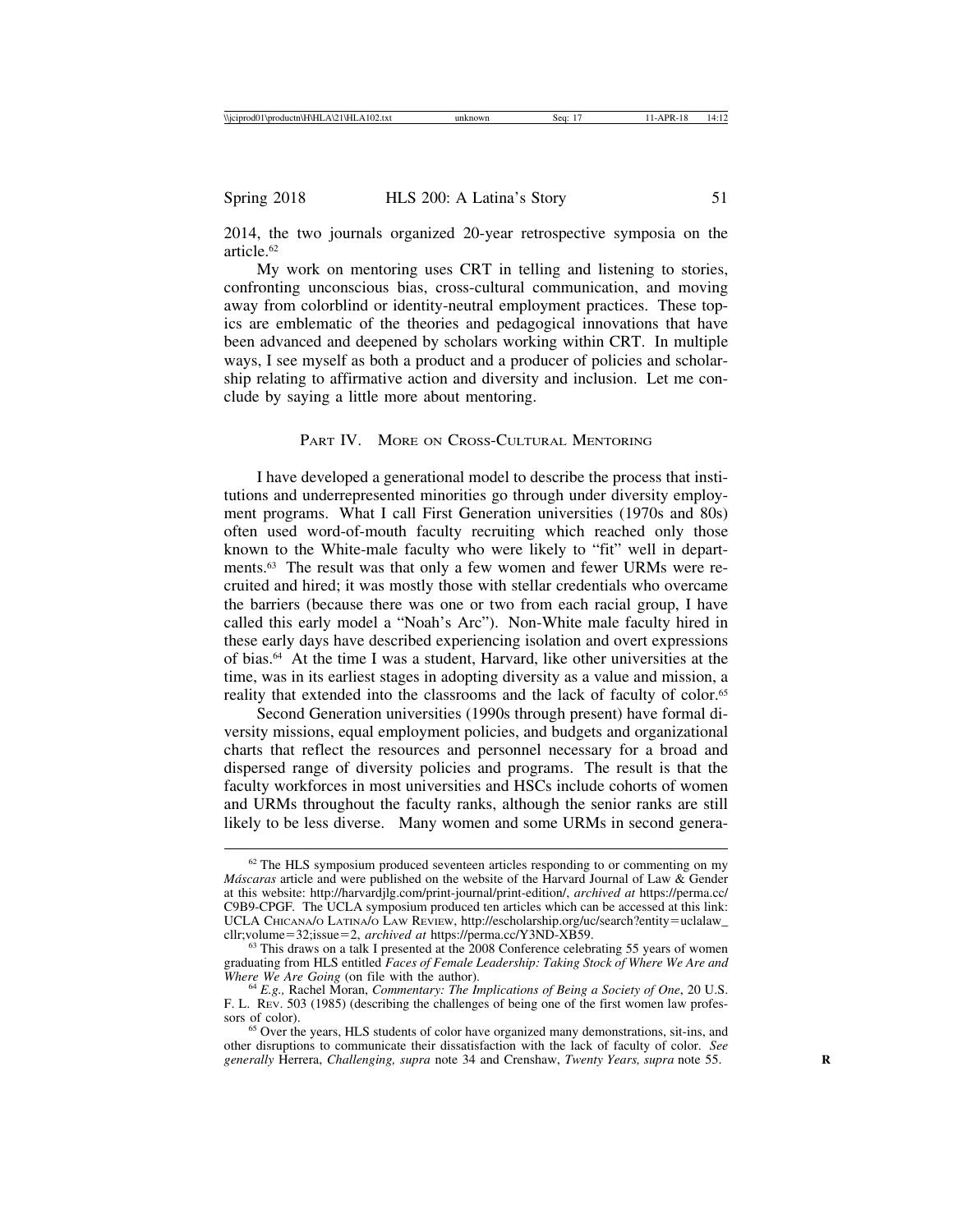tion academic units have achieved leadership positions, but many feel that they are not recognized for the full range of their contributions, that they are not heard, their opinions are not valued, and that senior leadership positions are closed to them.66

Third Generation universities have incorporated diversity throughout their administrative, educational, clinical, and service aspects (some HSCs, and I would include UNM HSC, are making strides in this direction). Employment practices include diversity management and the promotion of inclusive environments as a key qualification for all supervisory or leadership positions. Innovative and scholarly programming about diversity is emblematic of third generation; some features are ownership by senior leadership, cross-disciplinary approaches, rigorous evaluation processes, and transformational outcomes for the institution and for individual faculty, staff, and learners.

I propose that developing cross-cultural mentoring is one step in moving us from a second to a third-generation university. As I view the efforts to create the AIME Mentorship Pilot Project, a process that took several years with many collaborators and supporters, I would put it in that transitional space. The AIME project was constructed around four themes cross-cultural communication, identity and cognitive diversity (the different thinking exhibited by diverse problem-solving groups), $67$  implicit bias, and faculty agency. The AIME committees and working groups and later the mentor-mentees worked at having candid conversations and moving toward the edge of discomfort where one can express the usually inexpressible and feel emotions that are often suppressed. It was stories and the unpacking of stories, especially when inflected with identity issues that broke new ground and showed us the potential of cross-cultural mentoring, a space where we can build a bridge of understanding and then another one and another one.

As I mentioned earlier, on October 26, 2017, my husband and I traveled to Cambridge for the Bicentennial events or, more accurately, my primary motivation in going was to have another opportunity to spend time with the students of color, especially those in *La Alianza*, the Latinx student organization. I must admit I was curious about the Bicentennial documentary and my appearance in it. The film was debuted as part of the extravagant ceremony that included talks by the Harvard University President Drew Gilpin Faust and the current HLS Dean John Manning followed by a conversation with six members of the U.S. Supreme Court: Chief Justice John Roberts, Associate Justices Anthony Kennedy, Steven Breyer, Elena Kagan, Neil Gorsuch, and now retired Associate Justice David Souter; all HLS graduates. Despite Dean Minow's assurance that the HLS200 events would include

<sup>&</sup>lt;sup>66</sup> See generally G. GUTIÉRREZ Y MUHS ET AL., PRESUMED INCOMPETENT: THE INTERSEC-TIONS OF RACE AND CLASS FOR WOMEN IN ACADEMIA (2012) (an anthology of writings by women faculty of color exposing the daunting barriers they navigate in employment decisions and relations with students, colleagues, and administrators).

<sup>&</sup>lt;sup>67</sup> For an explanation of the concept of cognitive diversity, *see* Scott E. Page, The DIFFER-ENCE, supra note 15.